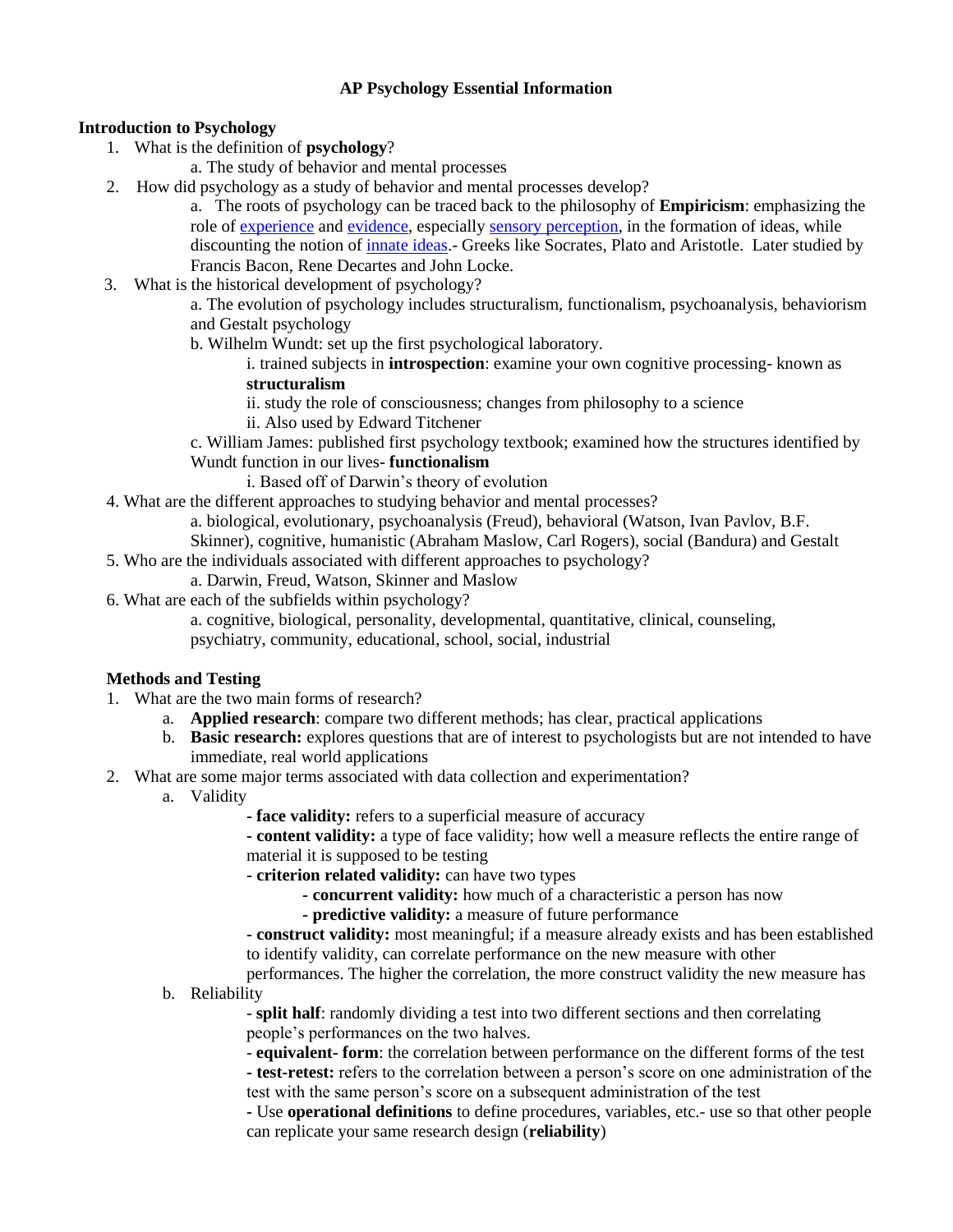- c. Hypothesis
- d. Theory
- 3. What are the different research designs to studying behavior and mental processes?
	- a. laboratory experiments vs. field experiments
	- b. naturalistic observation, surveys, case studies and experiments
	- c. standardized testing- ex. SAT test;

## d. can create either a **longitudinal** or **cross-sectional** study

- 4. What are the different variables in an experiment?
	- a. the variables affect the outcome of the experiment
		- b. independent vs. dependent
		- c. experimental vs. control group

i. **Hawthorne effect**: it has been proven that merely selecting a group of people on who to experiment has been determined to affect the performance of that group, regardless of what is done to those individuals

ii. can use **counterbalancing** – use subjects as own control group or to eliminate order effects (doing better on a task the second time)

- 5. What are the flaws inherent in experimental research designs?
	- a. there may be variables that confuse the results of an experiment including the
		- confounding variable
		- random variable
		- placebo
		- experimental bias
	- b. assignment is the process by which subjects are put into a group, experimental or control

i. random assignment means that each subject has an equal chance of being placed into any group

c. **Double blind design-** participant is uninformed (blind) to the purpose of the experiment AND the individual collecting the data is "blind" to which group they are collecting from (control or experimental); use to help avoid experimenter bias

6. What is the purpose and importance of sampling in an experiment?

a. a **sample** is an important component in research in order to generalize and apply results to a larger population

i. must first identify the population from which the sample will be selected.

ii. goal of sample selection is to ensure representative of that population

b. types of samples

i. **random selection**: increases the likelihood that he sample represents the population

ii. **stratified sampling**: ensures that the sample represents the population on some criteria

c. looking to prove **correlation**: relationship between two variables without assuming cause

- i. between -1 and +1 for a perfect correlation
- ii. 0 means no correlation between variables
- 7. What are the different descriptive statistics that accompany experimental data?

a. in order to summarize and analyze data, researchers use descriptive statistics including

- mean
- median
- mode

b. create a frequency distribution with the measure of central tendency marking the center of the distribution; can be distorted by extreme scores, **outliers**

c. if distribution is not symmetrical, it is skewed

i. positively skewed: when outlier is very high (more low scores than high scores)

ii. negatively skewed: when outlier is low (more high scores than low scores)

d. measures of variability- look at the **range** of scores (difference between the highest and lowest scores in the distribution

ex. **variance**- the average squared deviation of each number from its mean **standard deviation**- the square root of the variance

i. **z-score**: measure the distance of a score from the mean. negative if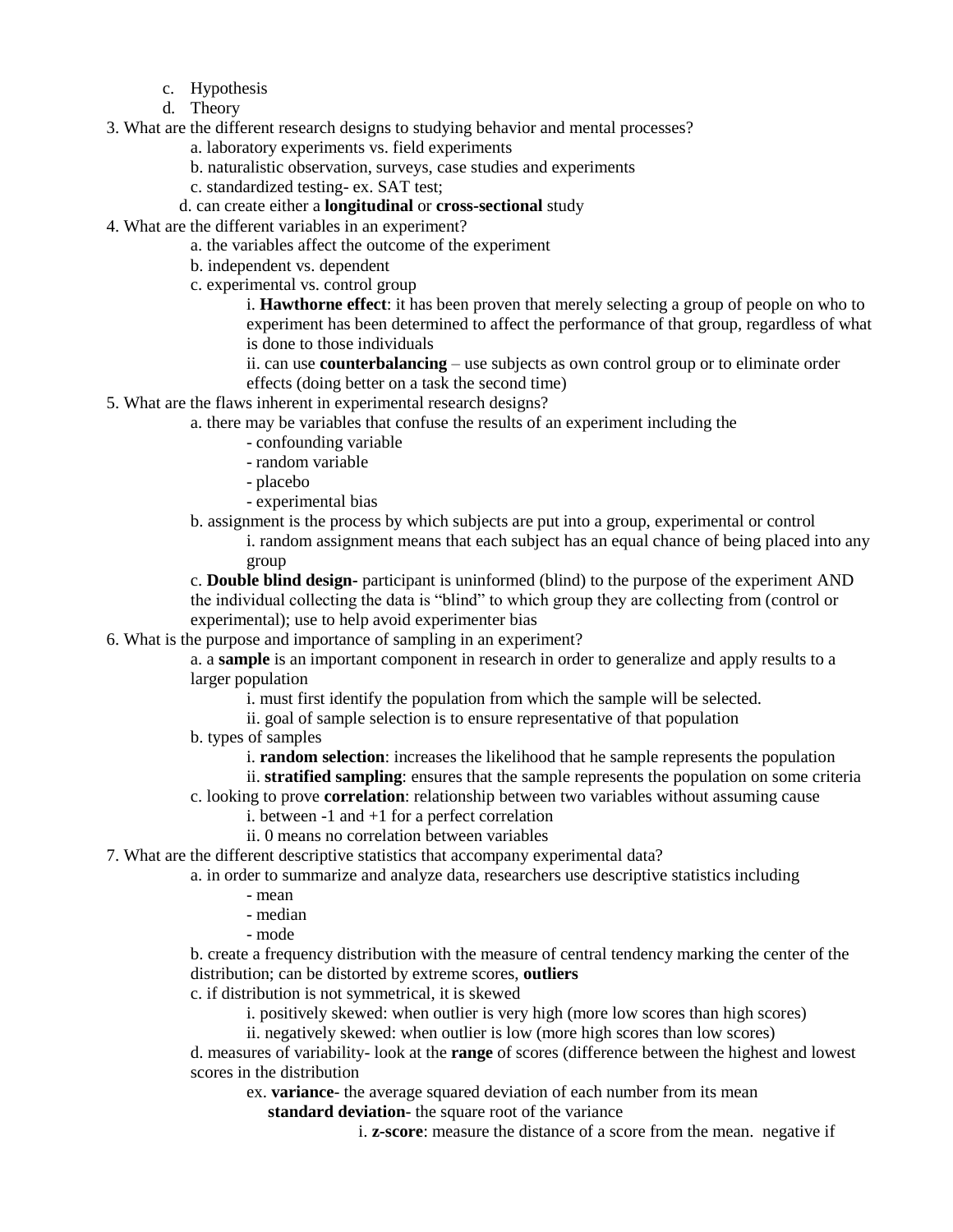below the mean; positive z-score if above the mean

e. **Statistically significant:** how likely it is that the results occurred by chance

- when the averages are reliable and the difference between them is relatively large

the difference observed is probably not due to chance

indicates the likelihood that a result will happen, not the importance of it

8. What are inferential statistics?

a. purpose is to determine whether or not findings can be applied to the larger population from which the sample was selected

b. the extent to which the sample differs from the population is know as **sampling error** 9. What ethical responsibilities do psychologists have?

a. Animal Research

 - how do different species learn, think and behave; can compare/contrast findings to people -must have a clear scientific purpose

-must care for an treat animals in a humane way

-must acquire animals legally

- design experimental procedures that employ the least amount of suffering possible

- b. Human Research
	- voluntary participation

- Obtain informed consent- know involved in research

-Protect them from harm and discomfort/ no significant mental or physical risk

- Treat info confidentially

-Fully explain the research afterward/ debriefing procedures

-Proposals must go thru an ethics committee before proceeding

10. What standards of accountability to psychologists have?

a. accountability in research is possible if research is held to standards of reliability and validity

b. Have to ensure that experiment results are both valid and reliable

c. informed consent, participants must be voluntary, confidentiality/anonymity, low risk, debriefing at conclusion of experiment

#### **Biology and Behavior**

1. How do messages travel from one neuron to another?

a. messages travel from dendrites through the cell body and down the axon to the axon terminals. i. myelin sheath protects and increases action potential

b. the message is sent across the synapse by means of neurotransmitters to the dendrites of the next neuron.

i. examples of **neurotransmitters**: dopamine (alertness), endorphins (pain relief), serotonin (mood) 2. Identify the systems that make up the peripheral nervous system.

a. The somatic nervous system (which transmits sensory messages with muscles) and the autonomic nervous system (which regulates the body's vital functions). The autonomic nervous system is made up of the sympathetic and the parasympathetic nervous system.

3. In what way do parasympathetic and the sympathetic nervous systems work together?

a. Although the two systems have opposing functions, they actually work together. The sympathetic prepares the body to confront a stressful situation. The parasympathetic system restores the body's function to normal levels. Our bodies are unable to function at aroused levels for long periods of time.

4. Why is the cerebral cortex important?

a. it is the part of the brain that controls the way we think as well as our memory, language, emotions, associations, perceptions and complex motor functions

b. divided into lobes- frontal, parietal, occipital and temporal

c. Within these lobes are specific "CORTEX" that provide a specific function

a. **motor cortex:** back of the frontal lobe running from ear to ear; causes movements in specific body parts

b. **sensory cortex:** receives info from skin senses and the movement of body parts; parallel to the motor cortex and just at the front of the parietal lobes

c. **association areas**: pretty much the rest of the cortex; integrate information from incoming sensory info with stored memories

d. Can also see some impairment with language if cortex areas damaged: **aphasia**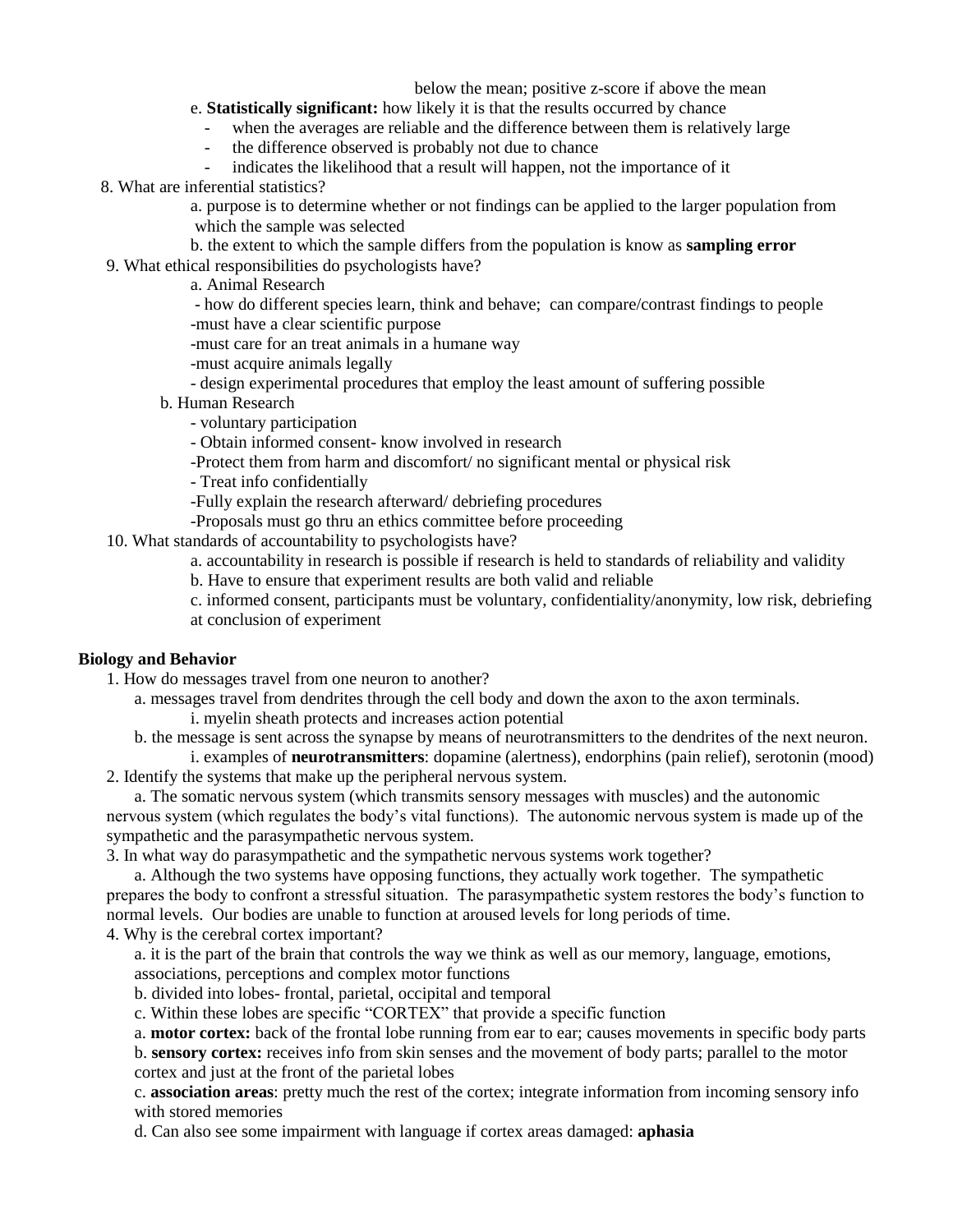- could speak, but not read or write (any combination)
- **Broca's** area: left frontal lobe: can comprehend language, but not find own words; associated with the muscles used to help form speech
- Wernicke's area: left temporal lobe; speak meaningless words
- 5. Describe two differences between the left hemisphere and the right hemisphere of the cerebral cortex. a. the left hemisphere is usually more involved in language and logic, while the right hemisphere plays

more of a role in emotions, creativity and spatial relations.

6. What are the three main sections of the brain?

- hindbrain, midbrain, forebrain

 -The HINDBRAIN: where incoming signals first reach; vital autonomic signals (heartbeat, breathing, blood pressure)

1) The **brainstem**: starts where the spinal cord enters the skull; where most nerves from both sides of the brain connect to other side of the body

2) the **medulla**: where the brainstem swells slightly; controls heartbeat and breathing

3) **pons**: just above the medulla: coordinates movements (like facial expressions)

4) **reticular formation**: just inside the brainstem (split b/t hind and midbrain); network of neurons that extends from the spinal cord to the thalamus; filters info and relays important info to other areas of the brain; involved in arousal (damage could lead to coma)

5) **Cerebellum**: "little brain"/ baseball sized; some nonverbal learning and memory (think body language); fine, voluntary motor movements like reading music

- The MIDBRAIN

- in between spinal cord and forebrain; simple movements (like eyes), home of the reticular formation - The FOREBRAIN- extremely complex; AKA "**limbic system**": b/c all deal with emotion/memory

1) **thalamus**: received info from all senses except smell and routes it to the brain regions that deal with that sense; like the "hub" or "switchboard"; also receives some higher level info from cerebellum and medulla; pain and touch from the spine

2) **Hypothalamus**- hunger, thirst, sex drives, body temperature; controls the pituitary gland; serves as a sort of "reward center" essential to survival; control biological rhythms

3)**Amygdala**- lima bean shaped; emotions tied to memory (especially aggression and fear); the perception and processing of emotional memories

4) **Hippocampus**- process new memories (but don't store); shrinks as we age

7. List the different imaging techniques used to study the brain.

a. EEG, CAT scan, the MRI/ fMRI and PET scan

8. Why do you think it benefits people to have brains that are flexible? What would happen if brains were not flexible?

a. Because the brain is flexible, if one part is injured, another part may be able to assume the functions of the damaged part. If the brain were not flexible, then abilities controlled by the damaged part would be completely and forever lost. - **brain plasticity**

9. List and describe the role of hormones produced by the pituitary gland, the thyroid gland, the adrenal glands and the testes and ovaries.

a. part of the endocrine system; travel through bloodstream; send messages between glands 10. The Endocrine system: interconnected w/ the nervous system

- cells form special organs called **glands**

- they communicate with each other by secreting hormones: similar to neurotransmitters; put chemicals in bloodstream to carry throughout the body

- o can only influence **target organs**: cells capable of receiving them
- o travel MUCH SLOWER than neurotransmitters
	- **pituitary gland:** regulates growth, water and salt metabolism, reproductive organs and controls the adrenal glands; controlled by the hypothalamus in the brain
	- **adrenal glands**: regulate carbs, salt metabolism; prepares body for action (sympathetic)
	- **thyroid gland**: controls metabolic rate
	- **testes**: males- physical development, reproductive organs**; ovaries**: females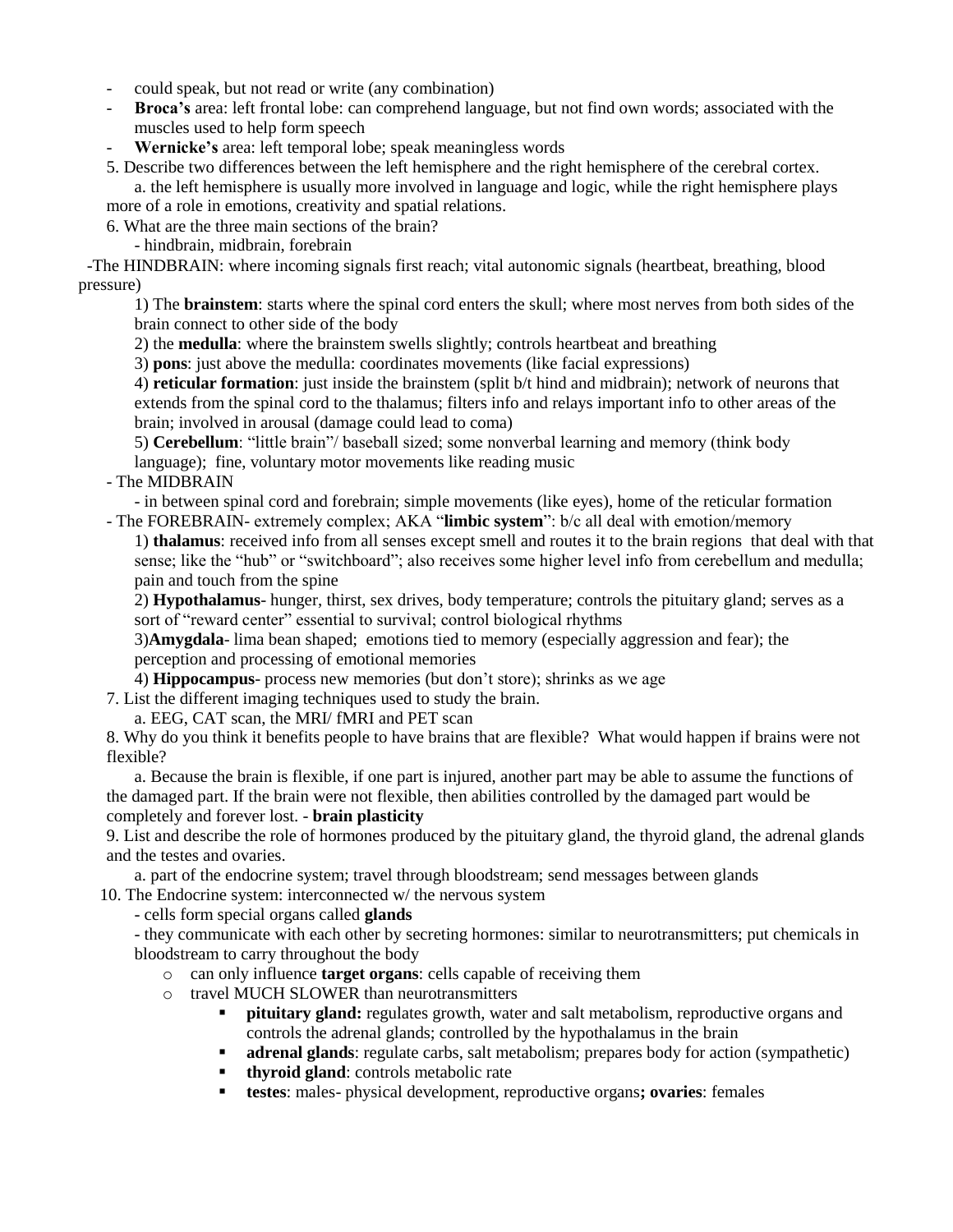#### **Sensation**

- 1. How do our senses convert incoming stimuli into neural impulses?
	- a. Process of **transduction**
	- **b. Cocktail party phenomenon:** when attention involuntarily switches across the room when you hear your name (were not paying attention to conversation, but heard your name)
- 2. Label a diagram of the parts of the eye and ear and explain the role of each part.
	- a. Know lens (accommodation), cornea, pupil, iris, retina, fovea, optic nerve and blind spot, rods, cones, bipolar cells, ganglion cells
	- b. Know the difference between the two theories of color
		- i. Opponent- process
		- ii. Triarchic theory
	- c. Know the parts of a wave and how it assists in hearing (amplitude, frequency, pitch, etc.)

i. pitch theories: **place theory:** the hair cells in the cochlea respond to different frequencies of sound based on where they are located in the cochlea; mostly higher tones

**frequency theory:** explains hearing lower tones

- **Volley theory**: neural cells alternate firing in rapid succession, so firing at above 1000x/ second
- d. Explain hearing problems
	- i. **conduction deafness:** problem with conducting sound thru ear to cochlea
	- ii. **nerve deafness:** occurs when hair cells in cochlea are damaged
- 3. Explain the operation of other sensory systems, such as taste and touch.
	- a. Taste is sensed through receptor neurons located on the tongue (papillae)
	- b. The four basic taste qualities are sweetness, sourness, saltiness and bitterness
	- c. Touch is a combination of pressure, temperature and pain. Our skin senses are vitally important to us. - **gate control theory**
	- d. smell based on chemicals; message processed via olfactory bulb
- 4. Explain our body position senses
	- a. k**inesthetic:** keeps track of position and orientation of specific body parts in relation to each other
	- b. **vestibular**: tells how body is oriented in space; sense of balance
- 5. Define the different thresholds needed to detect sensory information.
	- a. **absolute threshold**: The smallest amount of stimulus that can be sensed
		- b. **difference threshold**: AKA just noticeable difference; the amount of stimulus change needed in order to sense that change
		- c. **Weber's law**: used to compute the difference threshold. The more intense the stimulus, the more change will be needed for us to detect and vice versa
- 6. Describe a recent situation where you were so involved in something that you did not notice your surroundings. How does that experience relate to **signal-detection theory**?
	- a. Examples might include talking with friends and not hearing the background music because of being more concerned about what the friends were saying
	- b. Reading a book while eating and not noticing the taste of the food because of being more interesting in the story.
	- c. **Signal detection theory** explains the examples because motivation lessens the effect of the stimuli i. based on **response criterion**: how motivated we are to detect certain stimuli and what we expect to perceive

ii. **selective attention**: our awareness can only focus on a limited aspect of all that we experience (only actually process a small portion of all the info we take in)

EX. **Cocktail party effect**- ability to attend to only one voice among many but will pick up on another voice if it speaks your name

## **Perception**

1. How do we use top-down and bottom-up processing? Figure and ground?

- a. **top-down:** perceive by filling in gaps in what we sense; use background knowledge to fill in gaps
- b. **bottom-up:** use the features of the object itself to build a complete perception. Start with the individual characteristics of the image and put all those characteristics together into our final perception. A very automatic process.
- c. use concept of figure and ground to determine which type of processing to use.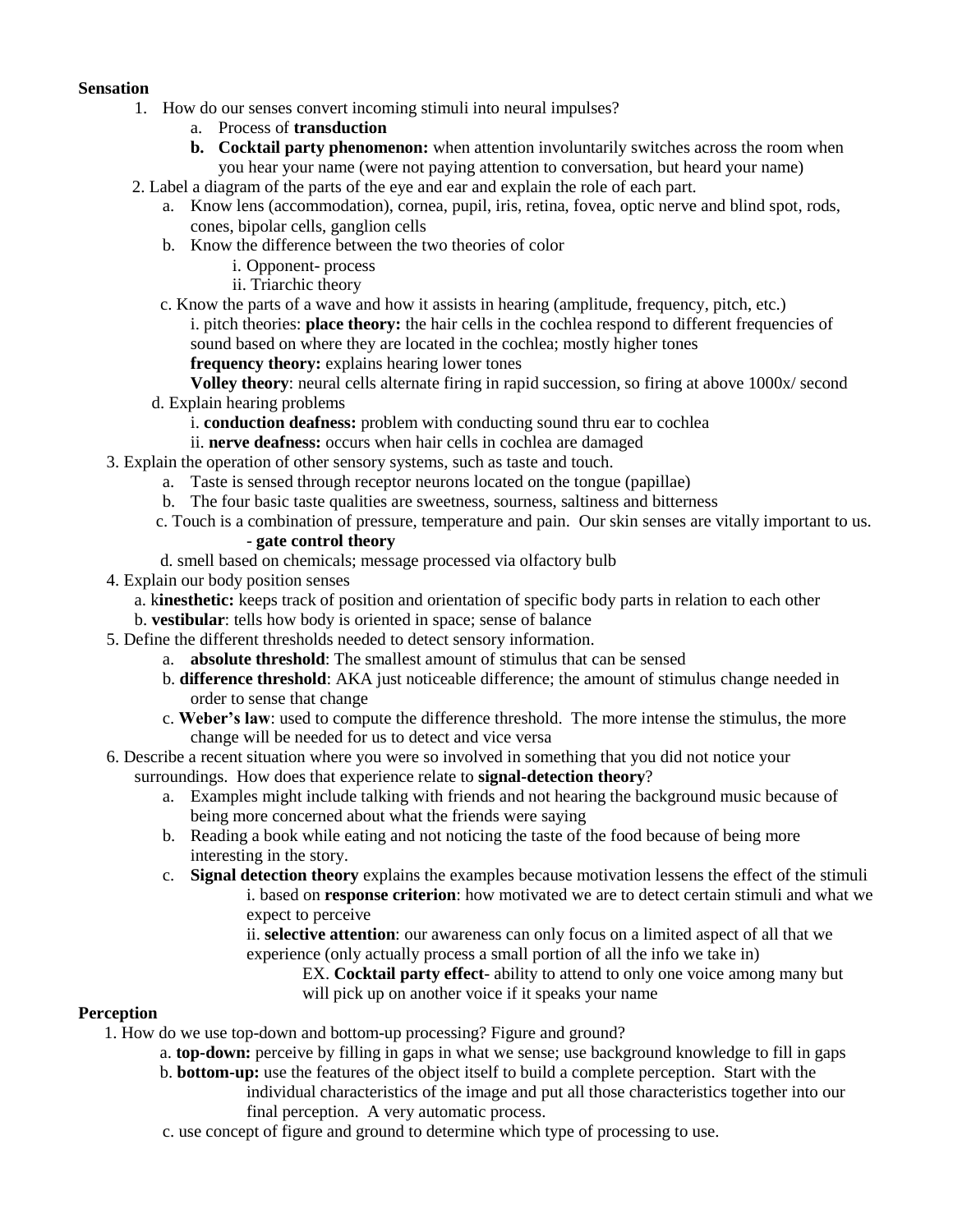- 2. Explain Gestalt concepts and principles,
	- a. Figure-ground: perception of figures against a background
	- b. Continuity: when people usually prefer to see smooth, continuous patterns, not disrupted ones
	- c. Similarity: people think of similar objects as belonging together.
	- d. Proximity: the nearness of lines
	- e. Closure: the tendency to perceive a complete or whole figure even when there are gaps in what your senses tell you.
- 3. Describe the binocular and monocular depth cues
	- a. Monocular cues need only one eye to be perceived.

*Linear perspective*: can draw 2 lines and see them meet

*Interposition*: if something is blocking your view, perceive it as closer

*Relative size*: if we assume two objects are similar in size, we perceive the one

that casts the smaller retinal image as farther away.

*Relative clarity:* perceive hazy objects as further away

*Texture Gradient:* gradual change from distinct textures to indistinct textures = greater distance; far away appear smaller and more densely packed

 *Relative height:* perceive objects higher in our field of vision as farther away; bottom is perceived as ground, and therefore closer; also contributes to why we think things are higher than they are wider (St. Louis arch).

 *Relative motion:* as we move, objects that are stationary also appear to move  *Light and shadow:* dimmer objects seem

- b. Both eyes are required to perceive binocular cues for depth.
- c. Two binocular cues for depth are **retinal disparity** and **convergence**
- 4. Explain the use of constancy in depth perception.
	- a. **size constancy:** objects appear larger the closer they come; take distance into account
	- b. **shape constancy:** objects viewed from different angles produce different shapes
	- c. **brightness constancy:** perceive objects as being a constant color even as the light reflecting off the object changes
- 5. **perceptual set:** a mental predisposition that greatly influences what we perceive
	- Formed from **schemas**: what we have learned and organized from our experiences
	- **Context effects**: the environment that you are in may affect both your schemas and your perceptions
- 6. Motion Perception-
	- perceive shrinking objects as retreating and enlarging objects are approaching
	- large objects appear to move slower than smaller objects
	- **phi phenomenon**: an illusion of movement created when two or more adjacent lights blink on and off in quick succession (think disco ball; lighted word signs)
	- **looming**: when things coming closer to you it appears to be bigger, but is it really?!?!

#### **Consciousness**

- 1. What is consciousness?
	- a. The mental experience that arises from sensation and perception
- 2. What is the difference between the unconscious and the subconscious?
	- a. The unconscious is where sexual and aggressive urges reside (according to Freud)
		- b. Most psychologists refer to the subconscious as the place where mental processing, outside conscious awareness, occurs.
- 3. What kinds of mental processes occur at each of the stages of consciousness?
	- a. The conscious level deals with events and mental processes you are aware of.
	- b. The preconscious level processes mental events easily accessed by the conscious
	- c. Subconscious level deals with mental processes outside awareness and difficult to access
	- d. Nonconsciousness processing is totally removed from conscious awareness
- 4. How are the stages of sleep determined?
	- a. There are several stages of sleep measurable with an electroencephalogram (EEG)
- 5. What are the features of each stage of sleep?
	- a. part of the **circadian rhythm**: 24- hour pattern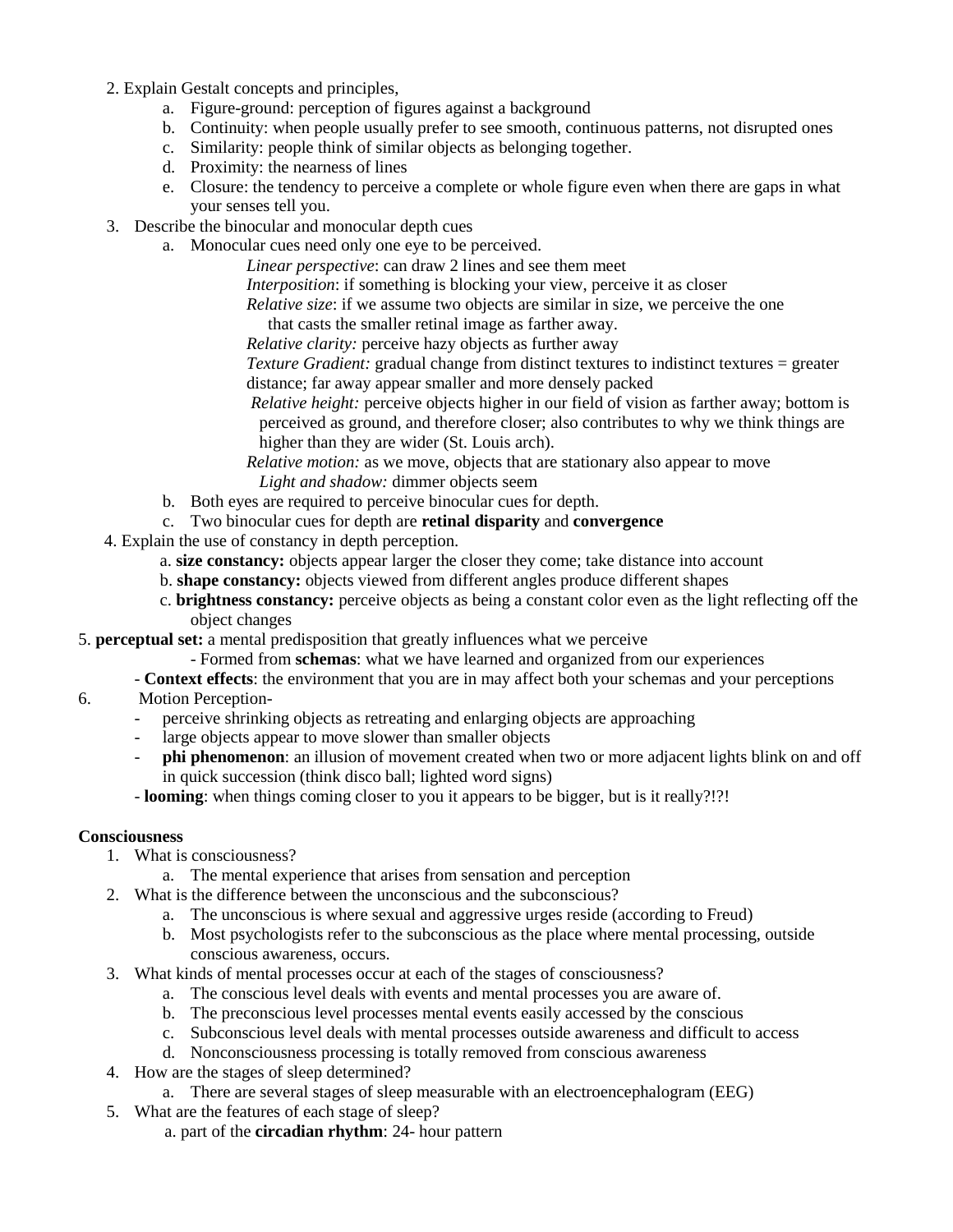- Stage 0- sleep onset: individual is relaxed but awake; experience mild hallucinations; alpha waves
- Stage 1- non REM sleep- lowered respirations, blood pressure and pulse and lower EEG waves
- Stages 2 and 3- show variations of brain wave patterns; stage  $2 =$  sleep spindles. Stage 3- delta waves
- Stage 4- determined by the appearance of a particular brain wave pattern; difficult to wake
- 6. What is REM sleep?
	- a. An additional stage of sleep called Rapid Eye Movement
	- b. Identified by EEG waves of an awake person with near paralysis muscle tone.
	- c. An individual's eye will move rapidly under the eyelid and sudden spasmic activity may occur, particularly in the hands and face
- 7. What are the common sleep disorders?
	- a. Insomnia, narcolepsy, sleep apnea, sleepwalking (somnambulism), nightmares, night terrors, REM behavior disorder and Sudden Infant Death Syndrome (SIDS)
- 8. What are the explanations for why people sleep and dream?
	- a. Sleep theories- sleep may have evolved for 4 reasons
	- 1. protects: in early days, were safer in a cave sleeping than trying to hunt in the dark
	- 2. recuperate, restore and repair: brain tissue, neural connections
	- 3. remembering: restore and rebuild the day's memories; promotes recall
	- 4. growth: pituitary gland releases a growth hormone- also explains why we grow more as babies and adolescents- b/c we tend to sleep more!!
		- b. Dream theories
			- i. Activation- synthesis theory (lucid dreaming)
			- ii.Problem- solving theory
			- iii. Freud's wish fulfillment- manifest vs. latent content
- 9. What are the factors that determine an individual's susceptibility to hypnosis?
	- a. An individual with the potential to be hypnotized must have a willingness to be hypnotized, a better ability to focus attention and ignore distraction, has a more active imagination, a tendency to fantasize and a capacity for processing information quickly and easily.
	- b. Can be used to recover repressed memories (Psychodynamic/Psychoanalytic therapy)
		- **Age regression**: the ability to recover childhood experiences/ even ACT THE AGE!
		- **posthypnotic suggestion**: a suggestion made while subject is hypnotized to be carried out after the session
		- Pain relief: can be given suggestions to feel no pain, reduce ear of pain, no anesthesia
		- most people also experience **posthypnotic amnesia**: report forgetting events that occurred while they were hypnotized; usually happens if no posthypnotic suggestion
- 10. Is hypnosis an altered state of consciousness?
	- a. There are three major theories that examine hypnosis as an altered state
		- i. State theory
		- ii.Role theory
		- iii. Dissociation theory
- 11. What is psychopharmacology?
	- a. The study of psychoactive drugs
- 12. How do psychoactive drugs affect the brain?
	- a. cross the blood-brain barrier
	- b. Categorized as either agonists or antagonists, affect the brain through negative interactions with neurotransmitters
- 13. What is a psychological dependence? Physical dependence?
	- a. Psychological dependence occurs when an individual uses a drug, despite adverse effects, in order to achieve a state of well being. The individual will become preoccupied by the drug.
	- b. Physical dependence (addiction) occurs when an individual must continue taking a drug to prevent withdrawal.
- 14. What are the different categories of psychoactive drugs?
	- a. Depressants- alcohol, barbiturates, anxiolytics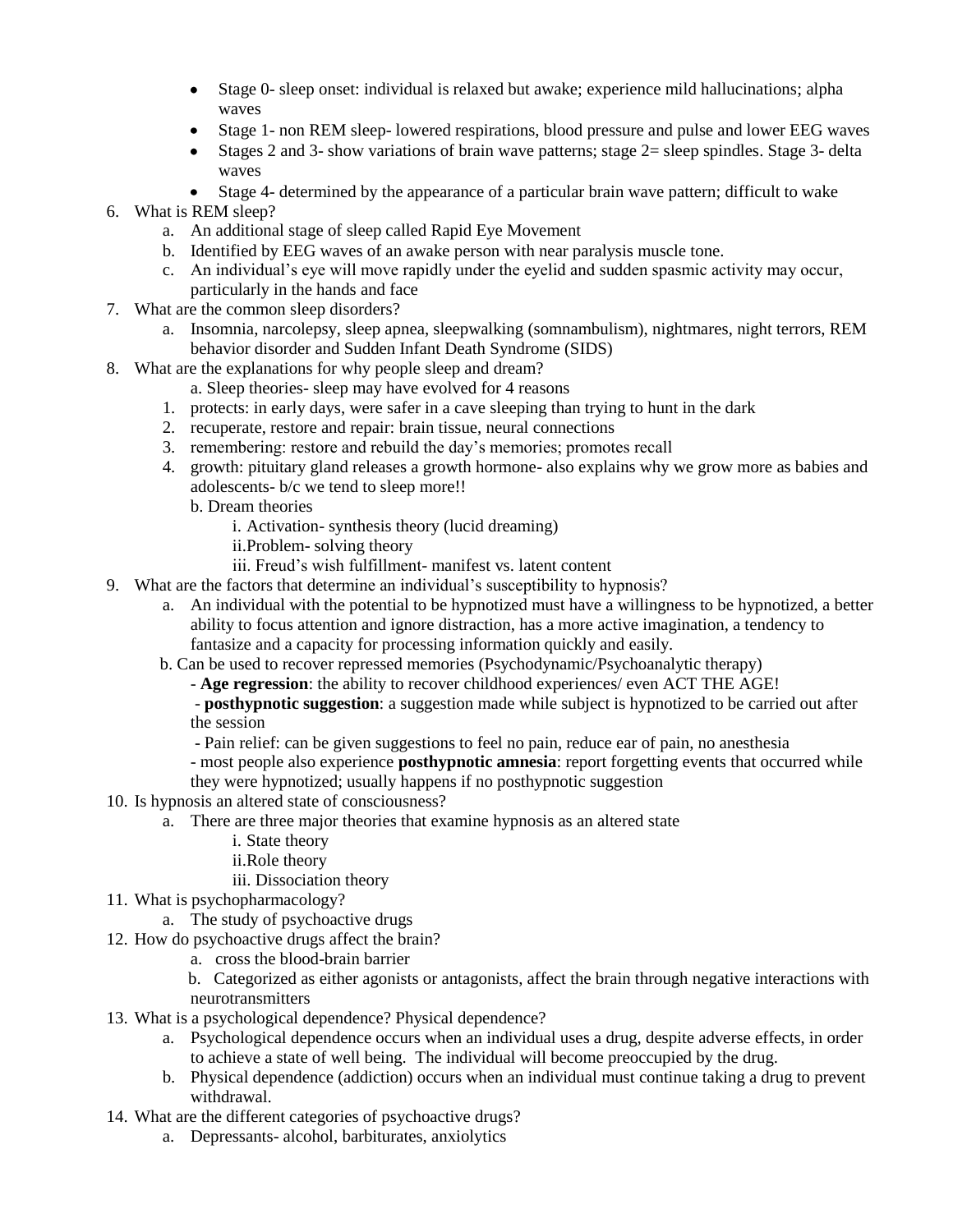- b. Stimulants- caffeine, cocaine, amphetamines, nicotine
- c. Opiates- morphine, heroin, methadone, codeine
- d. Hallucinogens (psychedelics) LSD, peyote, mushrooms, marijuana

# **Learning**

- 1. Describe Pavlov's classic experiment with dogs. (Classical Conditioning)
	- a. Pavlov noticed that dogs salivated (UCR) to various stimuli associated with meat (UCS). He then paired the ringing bell with the giving of the meat. After several repetitions, Pavlov found that the dogs salivated (CR) to the sound of the bell.
- 2. Explain what is meant by
	- a. **Extinction**: occurs when CS is disconnected from the US and no longer causes the CR to occur
	- b. **Spontaneous recovery**: reappearance of an extinguished response
	- c. **Generalization**: responding the same way to similar but not identical stimuli
	- d. **Discrimination**: responding differently to stimuli that are not similar
- 3. Explain the Little Albert Experiment
	- a. John Watson and Rosalie Rayner conditioned a little boy named Albert to fear a white rat.
	- b. Loud noise (US) elicits natural response of fear (UR).
	- c. white rat (originally NS) becomes the CS and the CR is crying.
	- d. known as **aversive conditioning** because Albert conditioned to have negative response
- 4. Explain the differences between classical conditioning and operant conditioning.
	- a. **Classical** learning is involuntary and automatic
	- b. **Operant** learn through your own action
- 5. Explain the role of Edward Thorndike in learning.

a. conducted experiments using a cat in a puzzle box. Watched how cat learned to get out of the cage in order to get food (reinforcer)

b. the time required for the cat to get our o the box decreased over a series of trials

c. **law of effect:** if the consequences of a behavior are pleasant, the stimulus-response connection will be strengthened and the likelihood of the behavior will increase. The reverse is also true. d. coined his findings as **instrumental learning** because Thorndike believed that learning consequences is instrumental in shaping future behaviors.

- 6. Describe B.F. Skinner's role in operant conditioning
	- a. coined the term operant conditioning
	- b. invented the Skinner box to use in his research
	- c. use food as a reinforcer
- 7. Name the types of reinforcers
	- a. Primary, secondary
	- b. Positive, negative
	- c. punishment
- 8. Describe how punishment impacts learning
	- a. escape learning
	- b. avoidance learning
- 9. How are fixed schedules of reinforcement different from variable schedules?
	- a. Fixed ratio- the reward is given after a fixed number of responses
		- b. Fixed interval- reward is given after a fixed amount of time has passed
		- c. In the variable schedules, both the ratio and interval may vary
- 10. Describe other examples of learning by
	- a. **observational**: The Bandura BoBo doll study: illustrated that children learn by watching others who display aggression (modeling)
	- b. Wolfgang Kohler's study of **insight**: chimpanzee's use insight to reach the banana
	- c. **Latent learning** (Edward Tolman): learning becomes obvious only once reinforcement is given for demonstrating it

## **Memory and Language**

- 1. What parts of the brain are involved in memory?
	- a. Hippocampus, cerebral cortex, cerebellum and the thalamus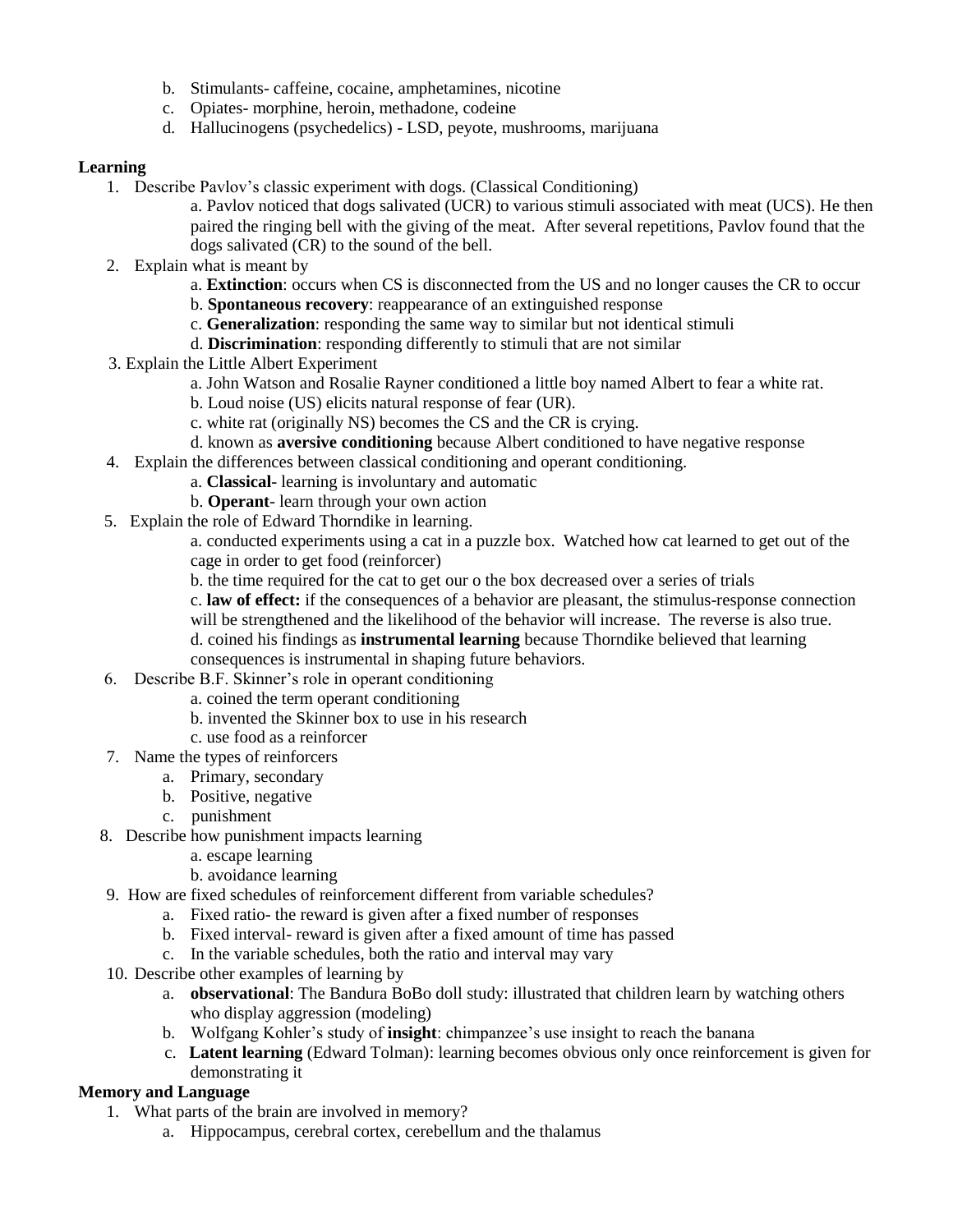- 2. How does the brain form memories?
	- a. Neural activity, specifically the neurotransmitters, as well as the synaptic activity, aid in the formation of memories
	- b. Three box/ information processing model
- 3. Why is encoding important to memory formation?
	- a. It is by this process that information is transformed into a code that our memory system can accept and use
	- b. effortful processing vs. maintenance rehearsal
- 4. What are the different purposes of the encoding process?
	- a. Acoustic codes- sounds into memory
	- b. Visual codes- represent information as pictures
	- c. Semantic codes- form information into a general meaning and experience
- 5. What are the purposes and functions of each type of memory?
	- a. Episodic memories- memories of an event stored as episodes
	- b. Semantic memories- generalized storage of knowledge
	- c. Procedural memories- knowledge and information about how a task is completed
	- d. Explicit memories- conscious memories of facts or events we actively try to remember
	- e. Implicit memories- unintentional memories that we might not even realize we have
	- f. Flashbulb memories- clear memory of an emotionally significant moment or event
- 6. What are the three different systems in which memories may be stored?
	- a. Sensory memory, short term memory or long term memory
- 7. How does encoding play a role in each memory system?
	- a. Sensory information is encoded by the sensory registers and stored in sensory memory for less than one second.
	- b. Encoding in STM, or working memory, seems to be dominated by acoustic encoding
		- maximum of seven items; 10-30 seconds of storage
		- serial position effect
	- c. Semantic encoding processes info into LTM
- 8. How can brain damage affect memory?
	- a. Brain damage can affect memory systems
	- b. Retrograde amnesia
	- c. Anterograde amnesia
- 9. What are the theories about how the brain stores and retrieves information?
	- a. Information processing model
	- b. Levels of processing model- examine how deeply a memory was processed
		- elaborative rehearsal
		- maintenance rehearsal
- 10. What are distinguishing characteristics of each of the models of memory?
	- a. Information processing model- suggests that info passes through three stages of mental processing: sensory memory, STM, LTM
	- b. Levels of processing model- memories depend on the effectiveness of the encoding process
- 11. How does the brain retrieve info from LTM?
	- a. Retrieval cues are related to the method of encoding the info to memory- recognition vs. recall
		- b. primacy vs. recency effect
		- c. semantic network theory
- 12. How does dependency effect retrieval?
	- **priming**: the activation of particular associations in memory
	- a. Context dependency- relationship with the context in which the info was encoded into memory
	- b. State dependency- context in which retrieval occurs
		- mood congruency
- 13. What is the theory of retrieval from semantic memory?
	- a. Spreading activation- the structure of memory is a network
	- b. recall vs. recognition
- 14. What are the characteristics of constructive memory?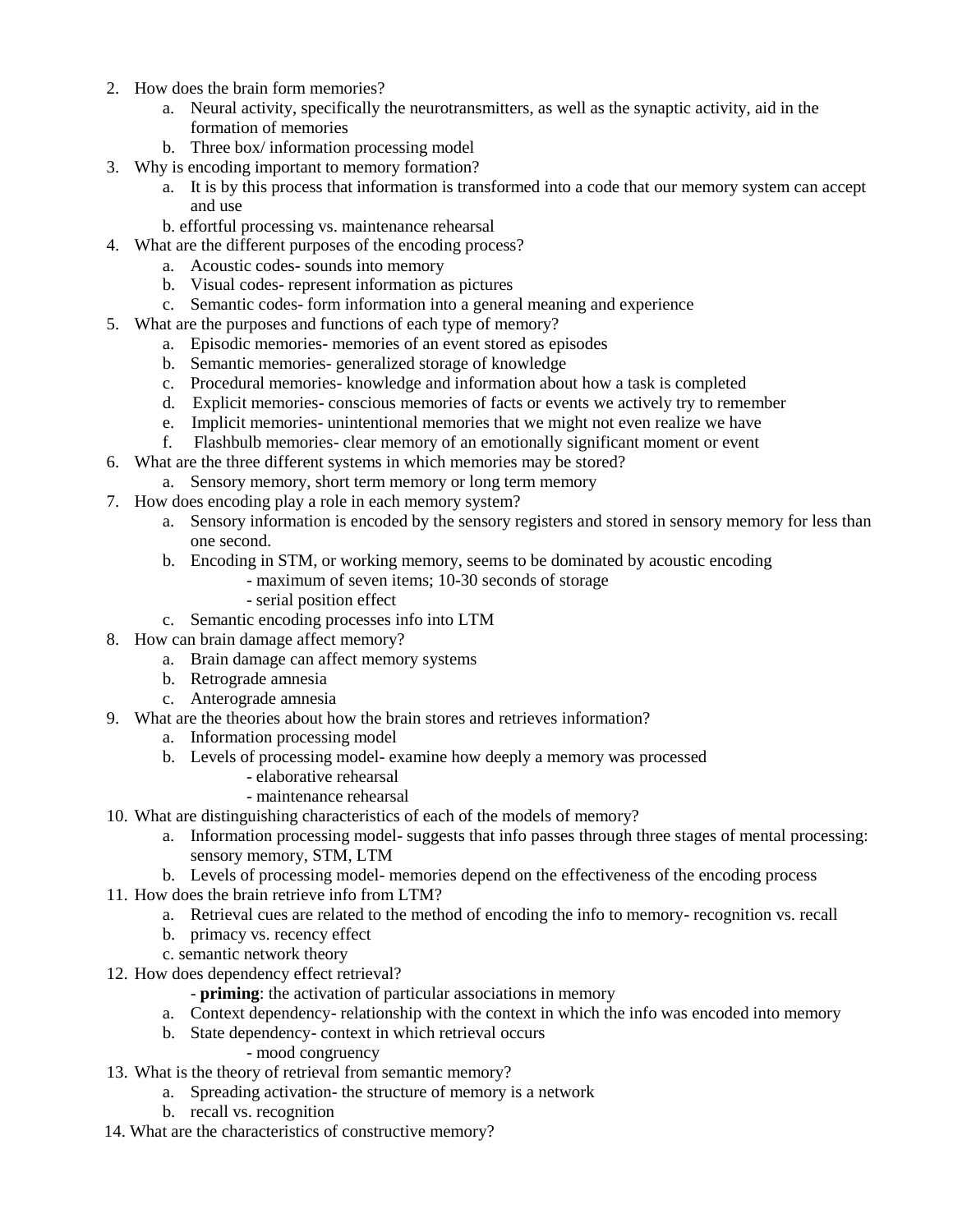a. memories created/constructed based off of false memories

b. feel like accurate memories to the person recalling them

c. **misinformation effect**: incorporating misleading information into one's memory of an event

d. source amnesia: attributing to the wrong source an event we experienced, read about or imagined

15. Why do we forget?

- a. encoding failure
- b. storage decay
- c. retrieval failure
	- Interference
		- 1. proactive- old info interferes with learning new info
		- 2. retroactive- learning new info interferes with previously learned info
- 16. What are the mental strategies that can improve memory retention and memory retrieval?
	- a. Mnemonics, or strategies for organizing in order to remember it
		- b. SQ3R- may aid in the retention of textbook material
		- c. chunking- group large list of items into smaller, more manageable groups

#### **Thinking (cognition) and Language**

- 1. How do we describe thought?
	- a. **concepts**: similar to schemas; cognitive rules we apply to stimuli that allow us to categorize
	- b. **prototypes**: what we base concepts on; what we think is the most typical example of a concept
	- c. **images**: mental pictures we create in our minds of the outside world
- 2. What are the thought processes involved in problem solving?
	- a. **algorithms**: a rule that guarantees the right solution by using a formula or other foolproof method.
		- Ex. know the numbers used, but not the pin number, so try every combo
	- b. **heuristics**: a "rule of thumb"; generally, but not always true that we use to make a judgment
		- i. Availability: based on examples of similar situations
- ii. representativeness: based on how similar the aspects are to prototypes the person holds 3. What are the obstacles to problem solving?

a. **mental sets:** rigidity; the tendency to fall into established thought patterns

ex. functional fixedness: inability to see a new use for an object

b. **confirmation bias:** tend to look for evidence that confirms our beliefs and ignore evidence that contradicts what we think is true

c. **framing:** the way a problem is presented; will influence how we perceive the problem

d. **overconfidence**: the tendency to overestimate the accuracy of our knowledge and judgments

 e. **belief bias**: the tendency for one's preexisting beliefs to distort logical reasoning, sometimes by making invalid conclusions seem valid, or valid conclusions seem invalid

 f. **belief perseverance**: clinging to one's initial conception after the basis on which they were formed has been discredited

- 4. How does the brain represent info in order to process thoughts?
	- a. Cognitive maps- take info and mentally represent it as routes and destination
	- b. Images- info that can be examined and synthesized
	- c. Concept schemas- generalizations based on experience which work to create expectations
	- d. Event scripts- provide anticipation or interpretation of an event
- 5. Is creativity a thought process?
	- a. Yes because individuals can demonstrate **divergent** thinking (developing novel yet effective solutions to a problem; look for multiple answers) instead of always using **convergent** thinking (thinking pointed toward one solution)
	- b. 5 components
		- 1) expertise- well developed base of knowledge
		- 2) imaginative thinking skills- make connections, patterns, connect ideas
		- 3) a venturesome personality- willing to persist/ experience new things
		- 4) intrinsic motivation- do things for YOU
		- 5) a creative environment-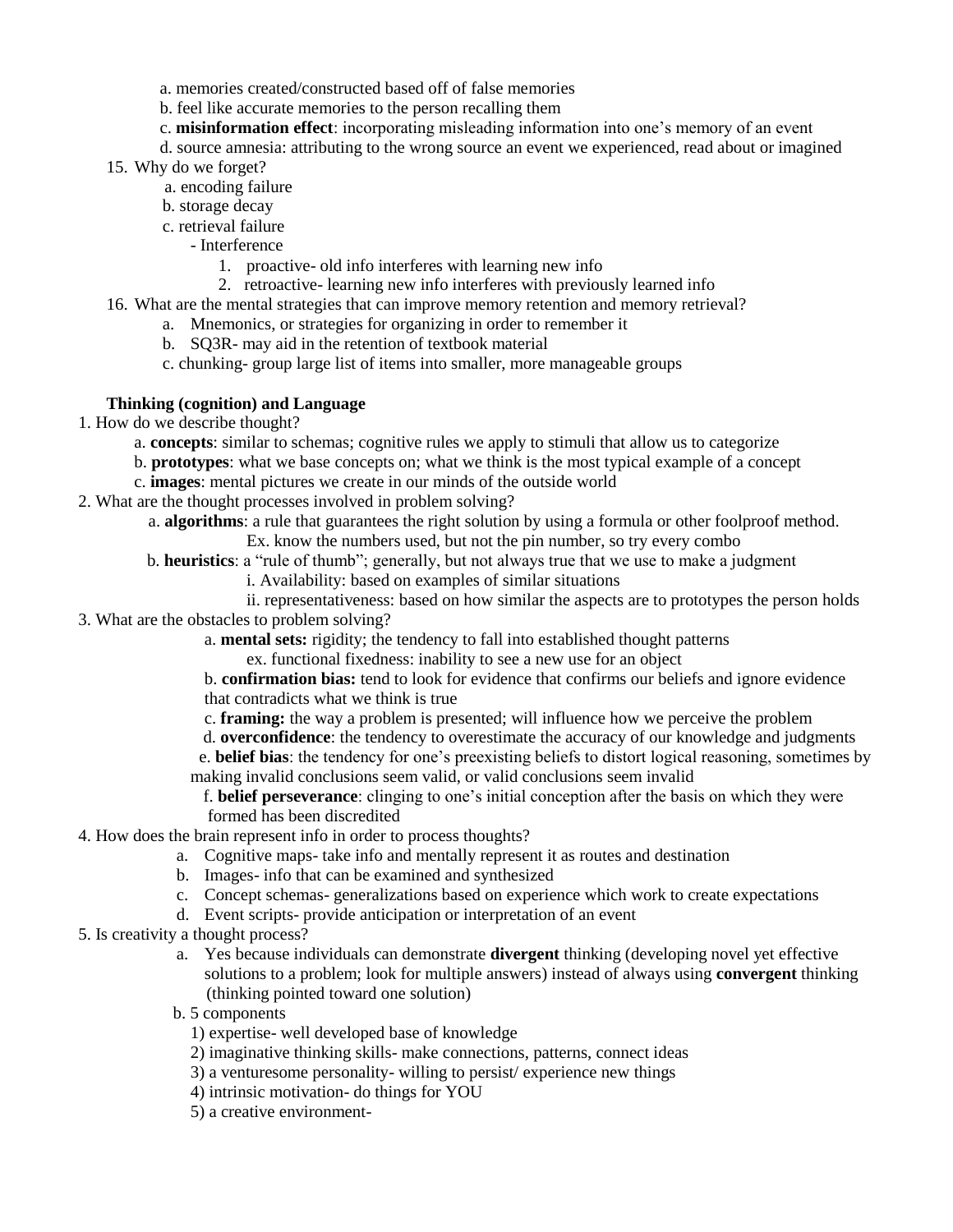- 6. What are the elements of language?
	- a. **Phonemes** smallest unit of sound used in language; @ 44 in English language
	- b. **Morphemes** smallest unit of meaningful sound ex. prefixes
	- c. spoken and written in a particular order: **syntax**
	- d. **semantics**: the set of rules we use to derive meaning from morphemes, word and sentences
	- 2. What is language acquisition?
		- a. How we acquire language
			- 1. babbling learning what sounds we can make
			- 2. telegraphic stages- combine words into simple commands; lack of complete syntax
	- 3. How do theorists describe language acquisition?
		- a. Behaviorists- learned through operant conditioning and shaping (associations)
		- b. Cognitive- learned without explicit instruction by parents; have an inborn ability to learn; born with a language acquisition device
	- 4. How do thought and language intertwine?
		- a. **linguistic determinism:** Whorf hypothesis: language determines the way that we think

## **Intelligence**

- 1. How do psychologists explain the nature of intelligence?
	- hard to define; more of a socially constructed concept than a "thing"
	- Ability to learn from experience, solve problems and use knowledge to adapt to new situations
	- most often referred to as our IQ (intelligence quotient)
- 2. What is the difference between fluid and crystallized intelligence?
	- a. fluid intelligence is our ability to solve abstract problems and pick up new information. Crystallized intelligence is when we apply that fluid intelligence
	- b. Raymond Cattell- the two types of g
- 3. List and describe the following theories of intelligence:
	- **Factor analysis:** a statistical procedure that identifies clusters of related items (factors) on a test - Used to identify different dimensions of performance that underlie a total score
	- a. Spearman-"g factor" vs. "s factor"
	- b. Gardner- multiple intelligences
	- c. Goleman- emotional intelligence
	- d. Sternberg- Triarchic theory
	- e. Thurstone- 7 primary mental abilities
- 4. Why did IQ tests develop?
	- a. Alfred Binet, a French psychologist, was commissioned to identify and provide special education programs to low achieving students.
	- b. His testing instrument evolved into a test to measure mental abilities (**mental age**)
- 5. How has the process of measuring intelligence changed since Binet's work?
	- a. An American version of Binet's test, called the Stanford-Binet test, expanded to measure adult intelligence
	- b. Wechsler- improved on the Binet and Stanford- Binet; added both verbal and performance scale
- 6. How credible are IQ tests in measuring intelligence?
	- a. The test must be reliable- results must be repeatable
	- b. Must be valid- measures what it is supposed to
	- c. **Standardized**
		- The process of defining meaningful scores relative to a pretested group
			- Form a normal distribution: a bell shaped pattern that forms the normal curve
				- Clusters around the mean
			- Keep restandardizing tests in order to keep the average around 100
				- **Flynn effect**: worldwide phenomenon that indicates the average person's IQ is rising
- 7. What are some other tests use to assess intelligence?

**Aptitude**- measure ability or potential (IQ test); predict ability to learn a new skill **Achievement**- measure/reflect what one has learned or accomplished (tests you take in school)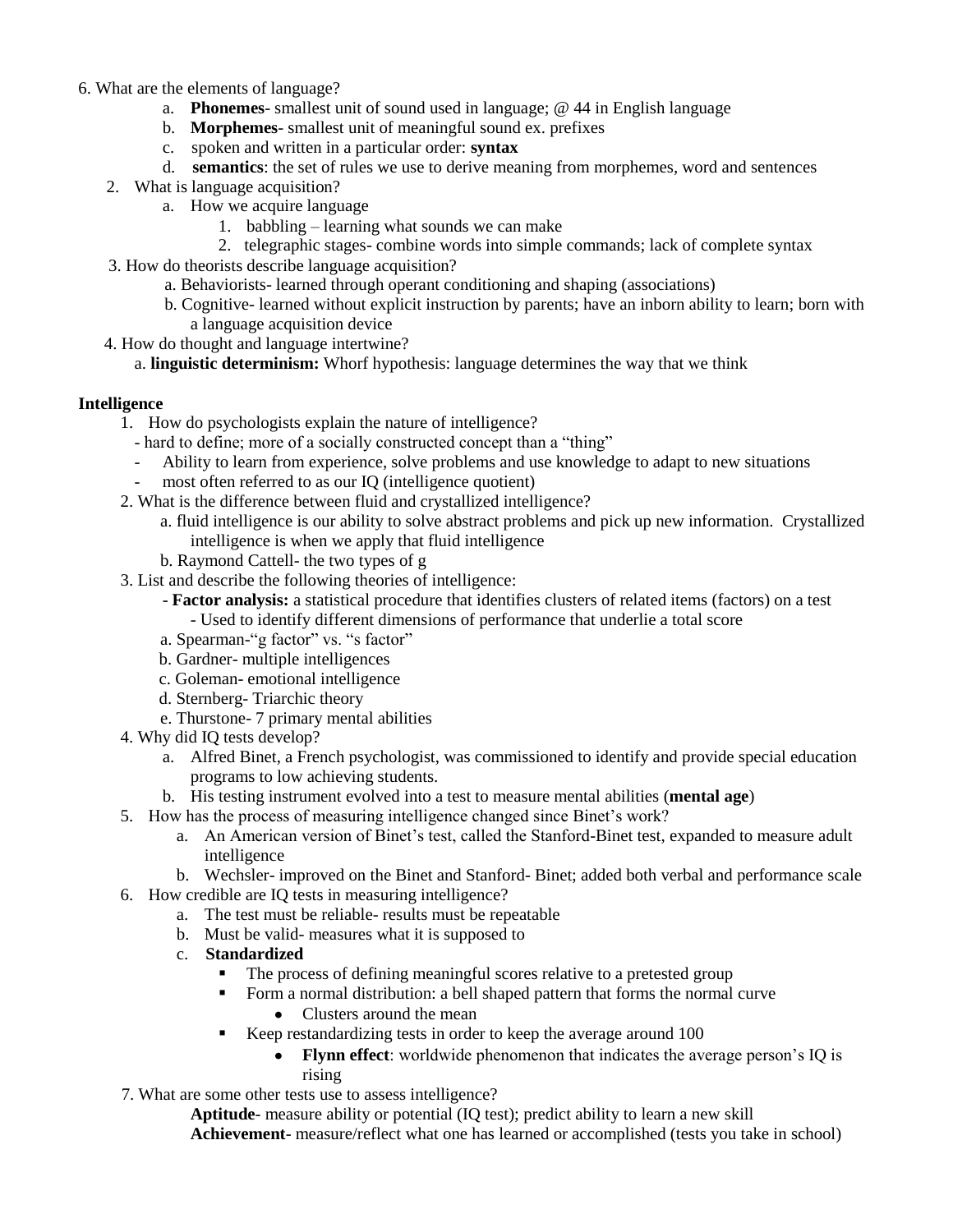**speed tests**- large number of questions to complete in a short period of time; goal is to see how quickly a person can solve a problem

**power test-** goal is to gauge the difficulty level of problems an individual can solve. Test consists of items of increasing difficulty levels. Given sufficient time to work thru as many problems as they can since the goal is to determine the ceiling difficulty level, not their problem- solving speed **group test-** administered to a large number of people at a time. Interaction b/t examiner and the people taking the test are minimal. Instructions provided to the group, then people given a certain amount of time to complete the sections of the test. Less expensive and are though to be more objective than individual tests

**individual test-** involves greater interaction b/t the examiner and examinee. Ex Rorschach inkblot test

- 8. What are some extremes of intelligence?
- mental retardation: a condition of limited mental ability
	- o IQ usually below 70
	- o Difficulty in adapting to the demands of life
		- Mild to profound<br>• Down Syndrome:
		- Down Syndrome: caused by an extra chromosome
- giftedness: tend to be well adjusted and unusually academically successful
	- poor and minorities less represented in this group
- 9. Genetic and Environmental Influences on Intelligence
- Genetic Influences—the most genetically similar people have the most similar scores
- Heritability of intelligence- the extent to which variation in intelligence test scores in a group of people being studied is attributable to genetic factors (differences among people)
	- o Scores of identical twins reared together about the same as those of the same person taking the same test twice.
	- o A little less for fraternal twins
	- o Graph on page 455 shows correlations
	- o Adopted children tend to have similar intelligence to their biological parents
- Environmental Influences
	- o Studies of twins, family members and adopted children
	- o Fraternal twins raised together are more similar than those of other siblings
	- o Scores of identical twins raised apart are less similar than if raised together
	- Group Differences in Intelligence Test Scores
		- o Whites tend to have average intelligence score about 8-15 points higher than Hispanic of African Americans
		- o Asians outperform north Americans on math and aptitude tests
		- o Gender
			- Girls are better spellers; more fluent and remember more words; locating objects; more sensitive to touch, taste and color; detect emotions; math computation
			- Boys outnumber girls in counts of underachievement; outperform girls in math problem solving

## **Motivation and Emotion**

 **- motivation:** feelings or ideas that cause us to act toward a goal

- 1. Compare and contrast the theories of motivation
	- a. **Instinct theory** behavior patterns that are genetically transmitted from generation to generation are known as instincts; evolutionary advantages of persistent human behaviors
	- b. **Drive reduction theory** behavior based on biological needs; goal is to reach homeostasis
		- i. primary drives: biological needs (ex. thirst)
		- ii. secondary drives: learned drives (ex. money)
	- c. **Incentive theory** based on rewards/ punishment due to learning
	- d. **Arousal theory** maintain optimal level of excitement/ arousal
- 2. Apply Maslow's theory to make predications about meeting needs
	- a. Maslow believed that people seek to satisfy basic survival needs before they seek to satisfy higher psychological needs.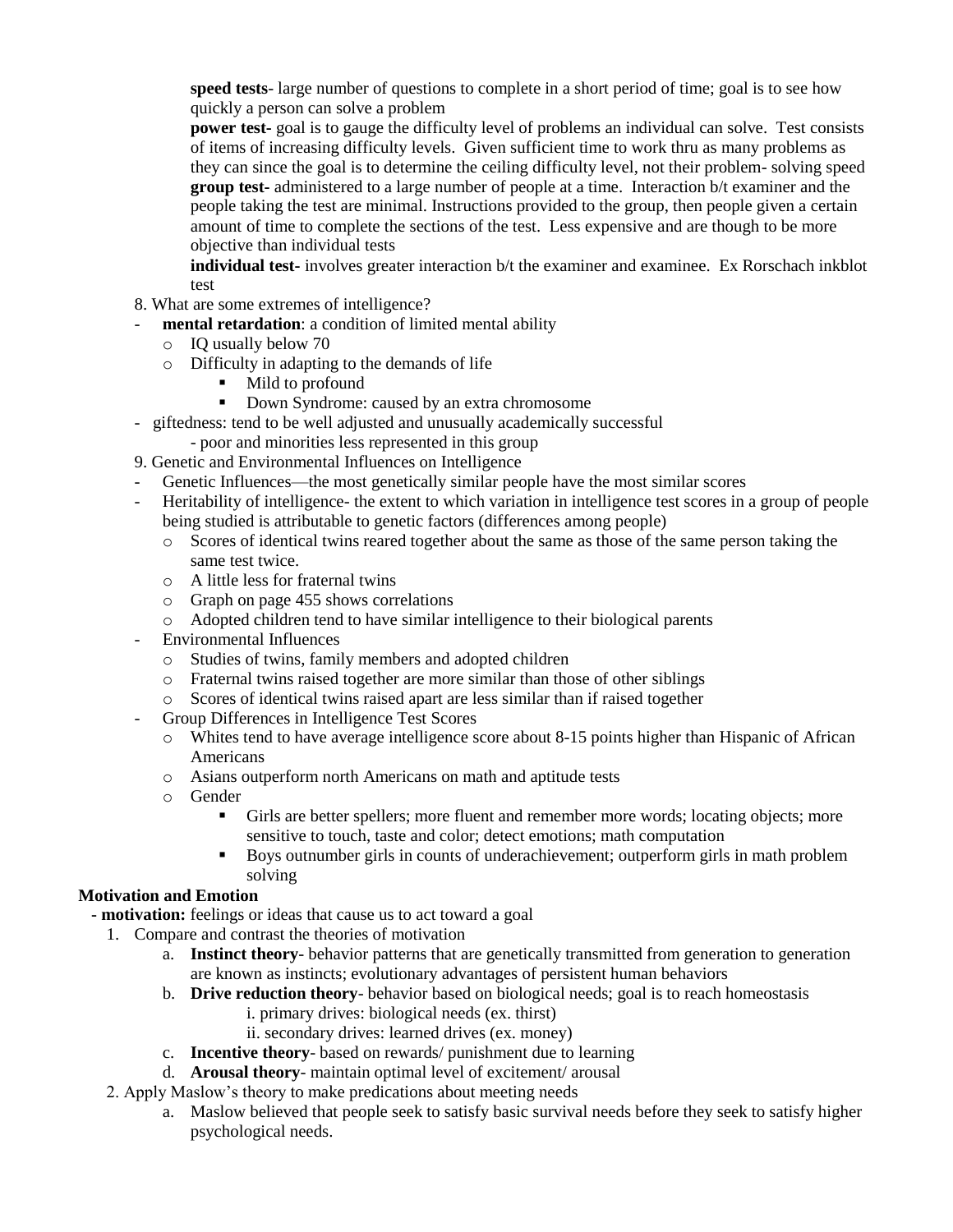- b. People rise naturally through the levels of this hierarchy as long as they do not encounter overwhelming obstacles along the way
- c. physiological, safety, belongingness and love, esteem, self-actualization
- 3. What is the role of the hypothalamus in the hunger drive?
	- a. One part of the hypothalamus functions as a "start eating" center (lateral) and another as a "stop eating" (ventromedial)
	- b. also controls the metabolic rate
	- c. some people may be motivated by external factors attractiveness/appeal, availability
	- d. others are internals, motivated internally- feeling hunger, stress eating
- 4. What is the relationship between heredity and obesity?
	- a. People with a certain genes may not be aware that they are eating too much
	- b. Genes also determine the number of fat cells a person has
- 5. What are some common eating disorders?
	- a. bulimia, anorexia nervosa, obesity
- 6. Explain the four stages of the sexual response cycle
	- a. Excitement
	- b. Plateau
	- c. Orgasm
	- d. resolution
- 7. What are some common myths associated with sexual orientation?
	- a. homosexuality is associated with a traumatic childhood event, parenting styles, parental orientation
	- b. may be a biological factor- size of brain structures, hormone levels in womb
- 8. Describe what motivates more complicated behaviors.
	- a. **achievement motivation**: our desire to master complex tasks and to reach personal goals
		- i. **intrinsic** motivation: rewards we get internally (enjoyment or satisfaction)
		- ii. **extrinsic** motivation: rewards that we get for accomplishments from outside ourselves
- 9. Identify the four types of motivational conflicts
	- a. Approach- approach
	- b. Approach- avoidance
	- c. Avoidance-avoidance
	- d. Multiple approach- avoidance
- 10. Identify the three theories of emotion, and describe how each one explains where emotions come from
	- a. James-Lange theory- emotions are the result of biological reactions from stress; physiological changes cause us to feel an emotion
	- b. Cannon-Bard theory- physical responses and cognitive activity occur simultaneously; thalamus responsible for the biological change and the cognitive awareness of emotions
	- c. Schacter's Two Factor Theory- emotion depends on both biology and cognition (label the situation)
- 11. Know the difference between the two theories of stress
	- a. Seyle's General Adaptation Syndrome- the general response humans/animals have to stress
		- i. alarm reaction
		- ii.resistance
		- iii. exhaustion
	- b. Holmes and Rahe
		- i. Social Readjustment Rating Scale (SRRS) based on LCU's (life change units)
		- ii. instrument used to measure our stress levels

## **Developmental Psychology**

- **-** study how our behaviors and thoughts change over our entire lives (conception to cremation)
- focus on the nature vs. nurture debate, continuity vs. stages and stability vs. change
	- 1. Describe the role of genetics (nature) in developmental psychology
		- a. Prenatal development
		- o **Zygote**: fertilized egg; separate and eventually differentiate (specialize)
		- o Outer part attaches to uterine wall, forming the placenta; inner part called **embryo**
		- o About 9 weeks- begin to look human: **fetus**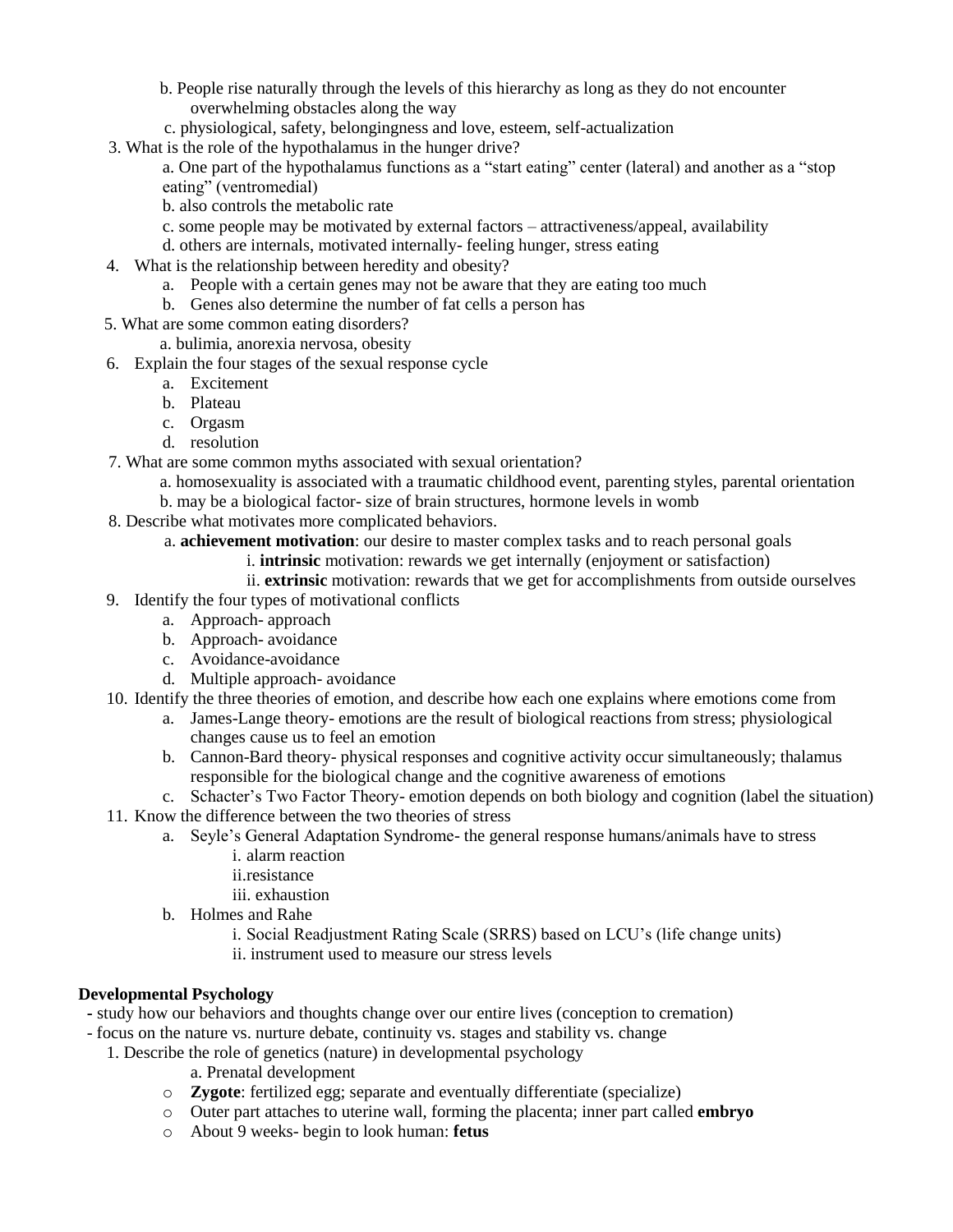- Six months- organs formed; fetus responsive to sound
- b. During the critical period, **teratogens** can cause harm to the fetus if ingested by the mother
	- ex. fetal alcohol syndrome, psychoactive drugs, chemicals
- 2. Define reflex and examples
	- a. An involuntary reaction or response
	- i. Swallowing, sucking, rooting (when touched on the cheek, will turn head to side), Babinski (fan their toes when the soles of their feet are touched) and Moro (startle) reflex
- 3. Describe how newborns senses differ from adults.
	- a. Can hear before birth
		- b. Have same basic preferences in taste and smell (respond to sweet); preferences change with age
		- c. Sight is least dominant sense (born legally blind)
- 4. Describe motor development in infants.
	- a. Roll over at 5 1/2 months, stand at 8-9 months, walk by themselves 15 months
	- b. **Maturation**: biological growth processes that enable orderly changes in behavior, relatively uninfluenced by experience
- 5. Define the terms attachment and contact comfort
	- a. **Attachment** emotional ties that form between people, especially infant and parent
	- b. **Contact comfort** need to touch and be touched by something soft, such as skin or fun
- 6. Describe Harry Harlow and Mary Ainsworth's experiments with attachment
	- a. Harlow- Study monkey's and their attachment to soft vs. food; go for comfort if feeling stressed or anxious
	- b. Ainsworth looked at human infant reactions in "strange situations"
		- 1. **secure attachment** confident with parental presence, distress when alone, come to parents when they return; majority of participants in the study
		- 2. **avoidant attachments** resist being held/ want to explore when parents presence, will not return to parents for comfort upon their return
		- 3. **anxious/ambivalent attachment** may show stress when left alone but will resist being comforted when parents return
- 7. What are the different parenting styles? (Diana Baumrind)
	- a. **authoritarian**: strict rules and punishments; punish more than reinforce
	- b. **permissive**: no clear guidelines; rules change and not constantly enforced
	- c. **authoritative:** set standards that are reasonable and explained; praise as often as punish
- 8. Describe Sigmund Freud's **psychosexual** stages: if face conflict in a stage, will become fixated there
	- a. Oral stage (birth-1) mouth is the center of sexual pleasure
	- b. Anal stage (1-3) sexually gratified by the act of elimination
	- c. Phallic stage- (3-5) gratification moves to the genitalia; Oedipus and Elektra complex; penis envy and castration anxiety
	- d. Latency period (6-puberty) repress sexual feelings and focus on other skills
	- e. Genital stage (puberty thru adulthood) sexual pleasure thru sexual relationships with others
- 9. Describe Erik Erikson's psychosocial stage theory
	- a. neo- Freudian who focused on identity formation
	- b. personality influenced by experiences/ social conflicts with others- **Psychosocial** Stage Theory
		- i. trust vs. mistrust- babies
		- ii. autonomy vs. shame and doubt- toddlers
		- iii. initiative vs. guilt-
		- iv. industry vs. inferiority- first grade
		- v. identity vs. role confusion- adolescence
		- vi. intimacy vs. isolation- young adults
		- vii. generativity vs. stagnation- mid life
		- viii. integrity vs. despair- end of life
- 10. Identify and briefly describe Piaget's four stages of cognitive development
	- worked with Binet on the first intelligence test; noticed children of roughly the same age almost always gave similar wrong answers. Led him to study how we develop our thinking processes as we age.
		- a. **Sensory motor stage** (birth-2) explore world thru senses; develop **schemas**; develop **object**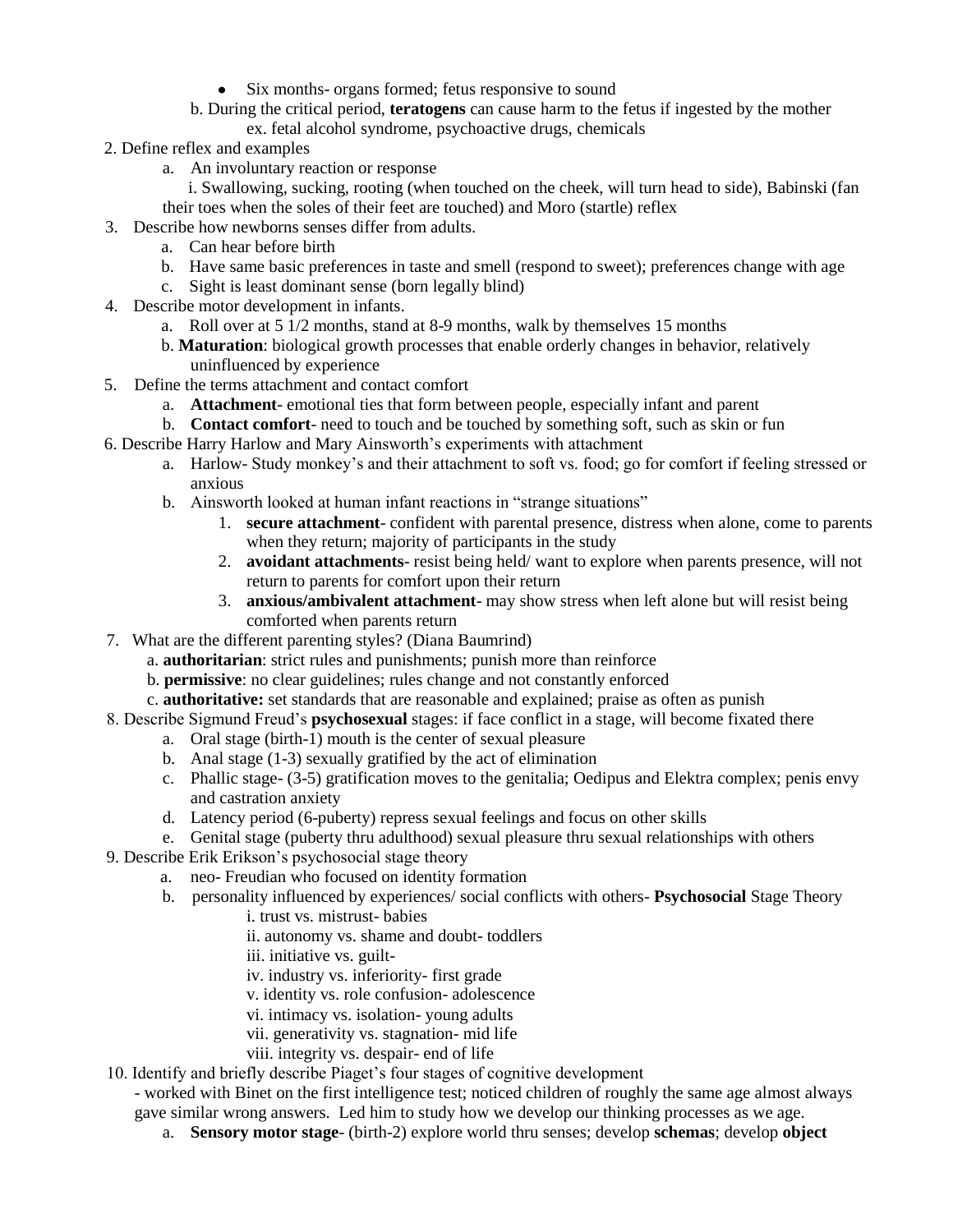**permanence**

- b. **Preoperational stage**-(2-7) use symbols to represent schemas; beginning of language; limited in the way we can form relationships between objects
- c. **Concrete operational stage** (8-12) more logical thinking/ form complex relationships between objects; **concepts of conservation-** properties of objects remain the same even when their shapes change

i. volume- conserved even if the material's container changes (ex. water in vase to bowl ii. area- conserved even if objects within the area are rearranged

- iii. number- number of objects conserved when objects rearranged
- d. **Formal operational** stage- (12-adulthood) people can think abstractly, hypothesize, metacognition - criticized because many believe he underestimated children- go thru stages faster than he thought.
- 11. Describe the three levels of moral development theorized by Kohlberg
	- a. **Pre-conventional,**
	- b. **Conventional**
	- c. **post**-**conventional**
	- d. criticized for not sampling females/ not observing gender as a variable
	- e. Carol Gilligan tested girls and found they answered the Heinz question at lower levels than boys. - concluded that girls pay more attention to the situation and boys use a more absolute view

## **Personality**

- 1. How is personality defined?
	- a. An enduring set of psychological and behavioral characteristics that separate one individual from another
	- b. Unique attitudes, behaviors and emotions that characterize a person
		- i. Type A- feel a sense of time and pressure; easily angered
			- ii.Type B- more relaxed and easy going
- 2. What are the characteristics that make up an individual's personality?
	- a. Developmental experiences, biological make up, perceptual habits, emotional expressions and social skills
- 3. What are the principle concepts of Freud's Psychodynamic Approach?
	- a. Psychosexual stage theory (see in development section)
	- b. Freud believed that the **id**, **superego** and **ego**, struggling for dominance in an individual's unconscious, make up personality

i. i**d**: **pleasure principle/** immediate satisfaction; exists in the unconscious mind ii. **ego**: **reality principle**/ negotiate between desires of the id and limitations of the environment; mediate between id and superego; exists in party conscious and partly unconscious

iii. **superego**: sense of conscience; operates on conscious and unconscious level;

- 4. What is the role of defense mechanisms in personality?
	- a. Include repression, regression, projection, reaction formation, compensation, denial, sublimation, displacement, rationalization
	- b. Ways of dealing with the unconscious urges and conflicts of the id and superego; protect conscious mind
- 5. What is neo-Freudian theory?
	- a. Individuals who agree with Freud's basic principles but disagree on the emphasis on sexual conflicts and urges as the foundation of personality
	- b. Alfred Adler- an "ego psychologist"; focused on the conscious role of the ego. Believed people are motivated by the fear of failure (inferiority) and the desire to achieve (superiority)
	- c. Erik Erikson- focus on social conflicts rather than sexual
	- d. Carl Jung- the unconscious consists of two different parts
		- i. **personal unconscious:** similar to Freud's unconscious (repressed memories)

ii. **collective unconscious**: passed down thru the species and explains similarities between cultures

e. Karen Horney- women do not have penis envy, men have **womb envy**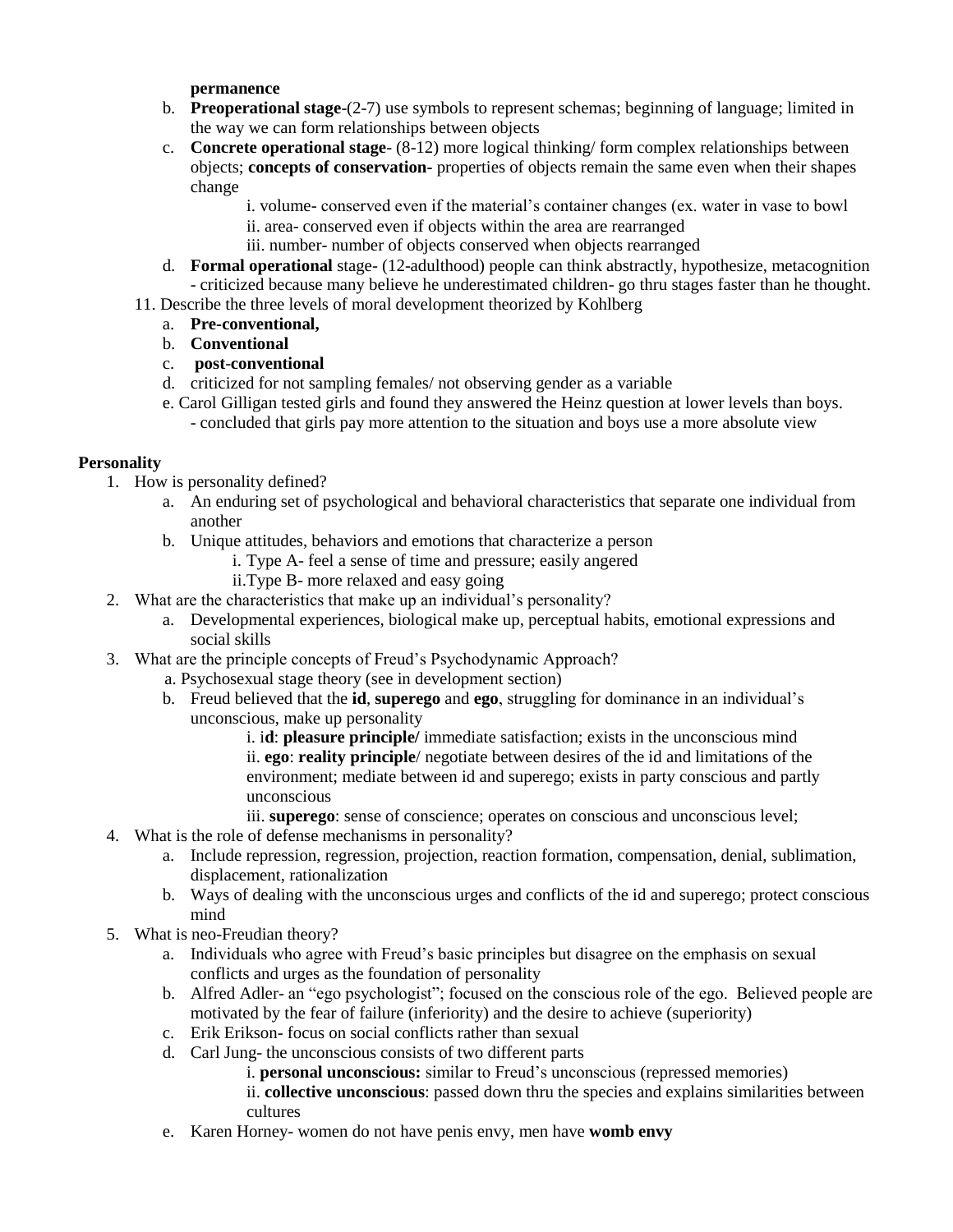- 6. How does the Trait approach explain personality?
	- a. Suggests that there are stable, internal characteristics that make up an individual's personality
	- b. use **factor analysis:** use correlations between traits in order to see which traits cluster together as factors; if a strong correlation is found between traits, one could argue that these traits represent a common factor that we can call personality
- 7. What are the various theories of the Trait Approach? How are they assessed?
	- a. Allport's Trait theory- identify central and secondary traits that form personality
		- **- cardinal disposition:** one trait that plays a role in everything a person does
		- **- central vs. secondary traits:** some traits have a bigger influence
	- b. Cattel's Factor Analysis- correlation among similar traits that form a dimension of personality; all people have the same 16 traits, just at different levels
	- c. Eysenck's Biological Trait Theory- characterized personality based on introversion/extroversion or stable/ unstable
	- d. "Big Five" model- defines personality in five dimension categories (extraversion, agreeableness, conscientiousness, openness to experience and emotional stability)
	- e. any of these theorists used **personality inventories**: longer questionnaires covering a wide range of feelings and behaviors to assess several traits at once
		- most common is the **Minnesota Multiphasic personality Inventory (MMPI):** assess
		- abnormal tendencies, but a good way to use empirical evidence
- 8. How does the Behavioral approach explain personality development?
	- a. behavior is personality; determined by the environment
	- b. the way we are reinforced for our behaviors will determine our personalities
	- c. if reinforced in different ways, can alter our personalities
- 9. Who are the notable psychologists advocating the Social-Cognitive Approach
	- a. Julian Rotter-**locus of control:** can be internal or external
		- internal locus of control: feel that you are responsible for what happens to you
			- usually healthier, more politically active, do better in school
		- external locus of control: luck and external forces determine your destiny
	- b. Albert Bandura- **Reciprocal Determinism** personality is created by an interaction between traits, the environment and the person's behavior. Each of these factors influence both of the others - also believed that self-efficacy will influence personality. People with a higher level will do more to make themselves feel accomplished
	- c. George Kelly- **personal construct theory** in people's attempts to understand the world, they develop their own individual systems of constructs. These are pairs of opposites (fair/unfair, exciting/dull) are used to evaluate the world.
- 10. What are the main points of the biological approach?
	- a. view genes, chemicals and body types as the determinant of personality
	- b. genetics play a role in **temperament**: emotional style and characteristics that define how a person deals with the world
	- c. *William Sheldon*: somatotype theory. There are three body types: fat, muscular and thin. Certain traits are associated with each body type
		- o Not very accepted- may be a correlation, but not a biological cause
			- o fat- friendly, outgoing
				- o Muscular- aggressive
				- o thin- shy, secretive
- 11. Describe the humanistic approach to personality.
	- a. view people as innately good and able to determine their own destinies through the exercise of free will
	- b. stress the importance of a person's **self concept** (a person's global feeling about themselves; developed thru their involvement with others, how you think they view you and self-esteem)
	- c. Abraham Maslow- hierarchy in which self- actualization is the ultimate goal; Studied productive people and found they all shared the same characteristics—self-awareness, self-accepting, open and spontaneous, loving and caring, not paralyzed by others' opinions. Very secure in their sense of who they were. Focus on one task—your mission in life; enjoy deep relationships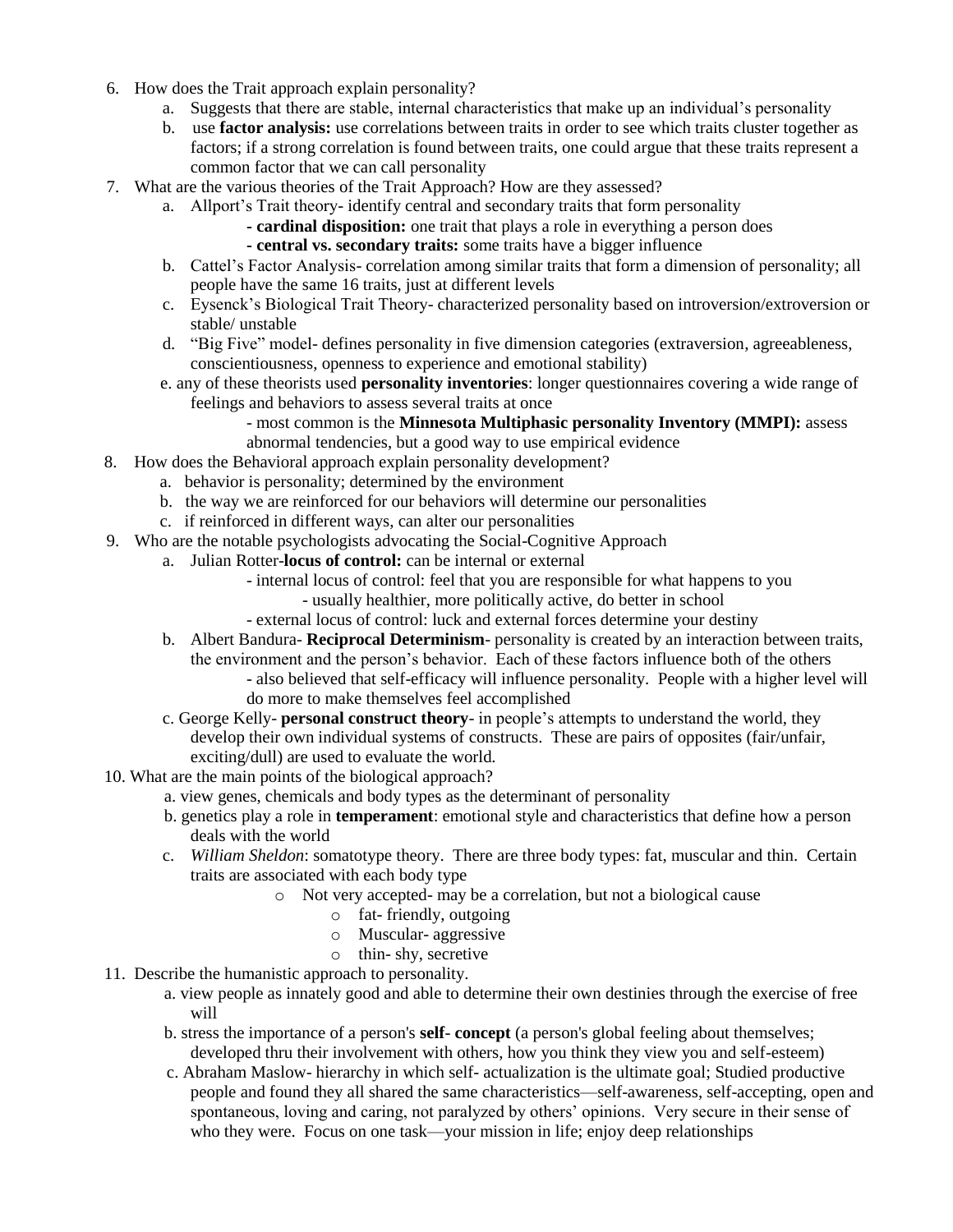- d. Carl Rogers- self-theory- although people are innately good, they require certain things from their interactions with others, especially **unconditioned positive regard:** you will be loved no matter what
	- we must feel totally accepted in order to reach self-actualization
- 12. What is the difference between an objective and projective test of personality?
	- a. Objective- standardized, question and response, formatted test
		- i. Results can be quantified and analyzed
	- b. projective- advocated by supporters of the psychoanalytic personality theory and contains ambiguous stimuli

**- Thematic Apperception Test (TAT**): Henry Murray- view ambiguous pictures and then make up stories about them. Assess achievement motivation

**- Rorschach inkblot test:** assumes that what we see in its 10 inkblots reflect our inner feelings and conflicts; good for finding aggression issues

- not necessarily the most valid or reliable tests

#### **Abnormal Behavior and Treatment**

- 1. What is abnormal psychology?
	- a. The study of those who suffer from psychological disorders
	- b. Abnormal- harmful or disturbing to the individual or others; unusual; irrational
- 2. Identify three problems with defining normal behavior as the behavior displayed by the majority of the people.
	- a. The behavior of the majority is not always wise of healthy
	- b. Some atypical behaviors are eccentric rather than indicative of a disorder
	- c. People with psychological disorders usually do not differ much from people who are "normal"
- 3. How have the criteria for the classification of psychological disorders changed since 1980? Why did they change?
	- a. The criteria have changed from presumed causes to observable signs and symptoms
- 4. Give an example of a feeling of a behavior that would be considered normal in one circumstance but might be considered a sign of a psychological disorder in another circumstance.
	- a. Feelings of grief would be a normal response to the death of a friend but an abnormal reaction to getting a pimple
- 5. Explain selected categories from the DSM-IV of abnormal behavior, such as anxiety disorders, mood disorders, substance abuse disorders and schizophrenia
	- a. Anxiety disorders: panic disorder, social phobias specific phobias, generalized anxiety disorder, OCD, post traumatic stress disorder
		- caused by: psychoanalytic- unconscious conflicts between id, ego and superego behaviorists- learned fear/anxiety
			- cognitive- unhealthy/irrational ways of thinking
	- b. Mood (affective) disorders: experience extreme or inappropriate emotions; major depression, seasonal affective disorder, bipolar disorder (formerly known as manic depression)
		- caused by: psychoanalytic- anger directed inward
			- behaviorist- brings reinforcement (attention, sympathy); **learned helplessness** biological- low levels of serotonin
			- cognitive- negative ideas that people have about themselves, their world and their futures (Aaron Beck; **cognitive triad)**
	- c. Schizophrenia: one of the most severe and debilitating; disordered, distorted thinking often demonstrated thru delusions and/or hallucinations; may have **positive** or **negative symptoms**
		- -paranoid: delusions of persecution
		- -catatonic: odd movements, move jerkily, remain motionless in strange postures, **waxy flexibility; flat affect**
		- -disorganized: odd uses of language- **neologisms**, clang associations, flat or inappropriate effect with emotions
		- -undifferentiated: disorganized thinking
		- causes: biological-**dopamine hypothesis**: high levels of dopamine are associated with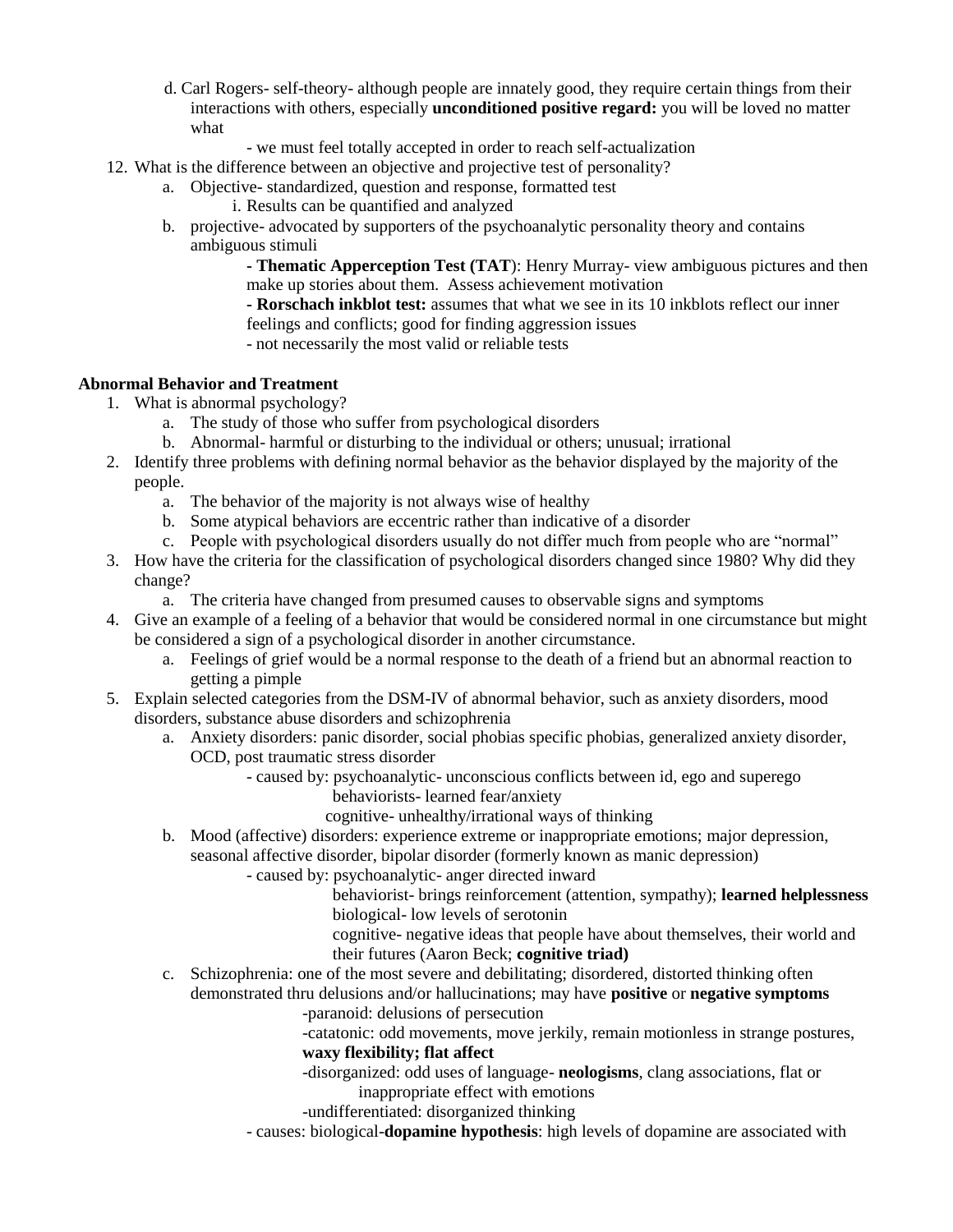schizophrenia- have found that people with Parkinson's that are given dopamine tend to experience schizophrenic like distortions in thought; brain asymmetries, genetic predisposition

#### cognitive-behavior: experience **double binds**

- d. Somatoform: person manifests a psychological disorder through a physiological symptom in the absence of any physical cause; hypochondriasis, conversion disorder
	- caused by: psychoanalytic- unconscious conflicts
		- behaviorists- reinforced for their behavior (receive more attention)
- e. Dissociative: disruptions in conscious processes; psychogenic amnesia, dissociative identity disorder (multiple personalities)
	- psychogenic amnesia: amnesia with no biological reasoning
	- caused by: psychoanalytic-repression of extremely traumatic event
		- behaviorist- learned that not thinking about the event is rewarding
- f. Personality: generally less serious; maladaptive ways of behaving that negatively affect people's ability to function; antisocial, dependant, narcissistic, histrionic (overly dramatic), obsessive compulsive personality disorder
- g. Other- paraphilias, eating disorders, substance abuse/alcoholism, sadists, masochist, ADHD, autism
- 6. Describe the Rosenhan Study
	- a. Study the influence of labeling psychological disorders
	- b. seeks admission to mental hospitals by claiming to be hearing voices.
	- c. once admitted, stopped reporting hearing voices and continued "normal" behavior
	- d. none were exposed as imposters; all left with diagnosis of schizophrenia in remission
	- e. raises several important issues:

1) Should people who were once diagnosed with a psychological problem carry that diagnosis for the rest of their lives?

2) To what extent are disorders the product of a particular environment and the what extent do they inhere in the individual

3) What is the level of institutional care available if the imposters could go undetected for a period of days or weeks?

- 7. Describe the early history of mental illness treatments.
	- a. early societies and Middle Age- mental illness a sign of evil spirits;
		- drill hole in skull to "release"-**trephining;** more persecution than actual treatment
	- b. Greece- believed illnesses influenced by biological factors and could be treated
	- c. Enlightenment- more sympathetic view/ humane treatment
		- Dorthea Dix in U.S. creates mental hospitals so patients not treated like criminals
	- d. **deinstitutionalization**: release patients in order to save money; many people unable to care for themselves;
	- e. new focus on **preventative efforts**: treat before illness becomes severe; reduce suffering and costs
		- **primary prevention**: reduce societal problems (homelessness/ unemployment)
		- **secondary prevention**: working with people at risk for developing illnesses
		- **tertiary prevention**: keep people's mental health issues from becoming more severe
- 8. Identify major treatment orientations used in therapy, such as behavioral, cognitive, psychoanalytic, humanistic and biomedical
	- a. Behavioral Therapy: to eliminate undesirable learned behaviors
		- **counterconditioning**: classical conditioning to replace a conditioned unpleasant response with a pleasant one
			- -Exposure therapy

 may use **systematic desensitization**: teaching the client to replace the feelings of anxiety with relaxation. Then construct an anxiety hierarchy, ranking fears in order from least frightening to the most frightening; very gradual process - start at the bottom and learn to relax with those less frightening, and work way up

- **aversive conditioning**: pair a habit a person wishes to break with an unpleasant stimulus
- b. Cognitive- to change unhealthy thought processes; difficult because clients irrational and combative; many have an unhealthy and negative **attributional style**- believe they are responsible for all that is wrong/ failures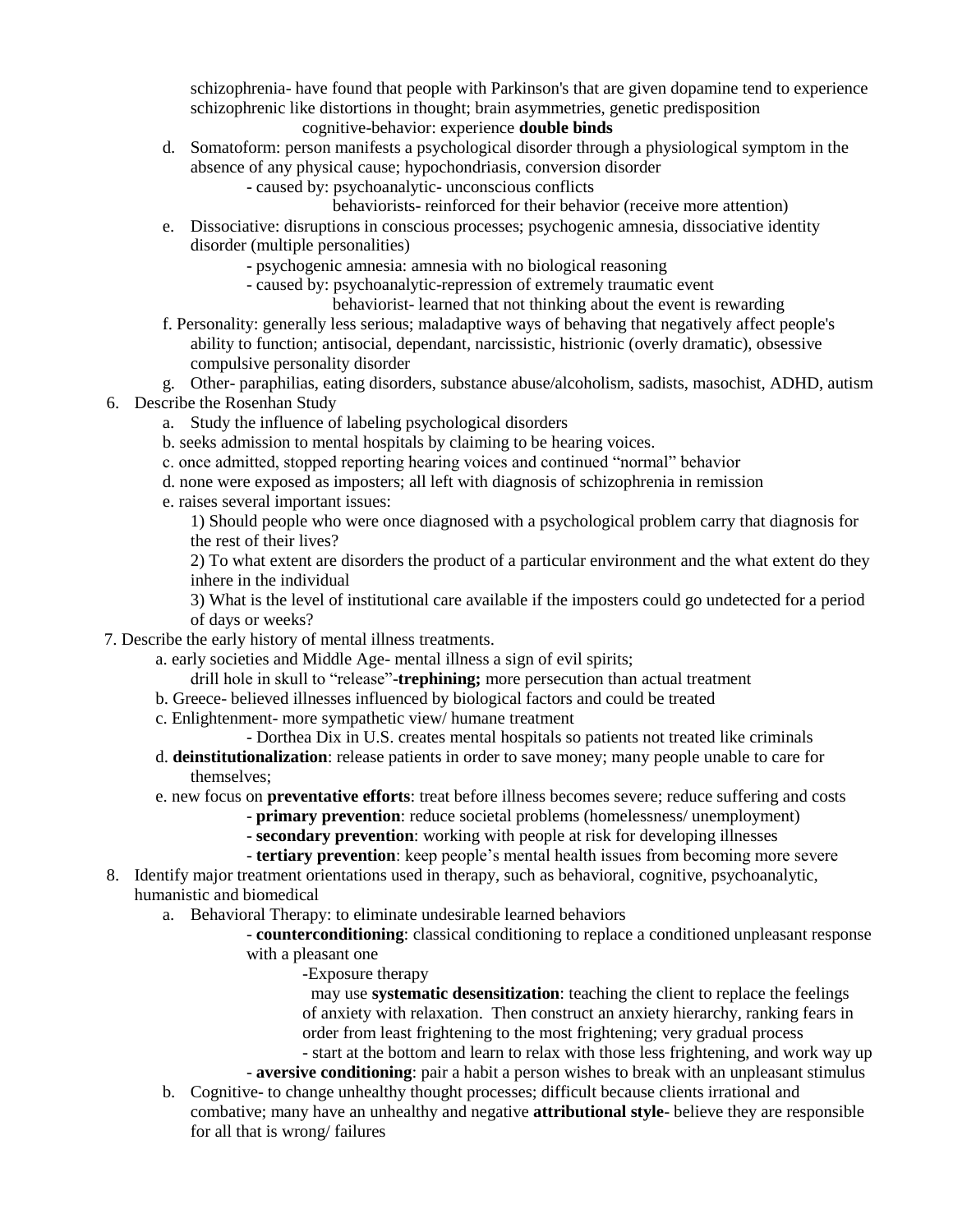- **Rational Emotive Behavior Therapy** (REBT): Albert Ellis- look to expose and confront the dysfunctional thoughts of their clients. Goal is to show the client that not only is their failure unlikely, but if it did occur, it really wouldn't be that big of a deal

- **Cognitive Triad**: Aaron Beck: alleviate depression while identifying and challenging the irrational ideas that cause their unhappiness- negative beliefs about self, the world and future c. Psychoanalytic- Freud; to reduce anxiety and guilt over unconscious urges; usually lie on couch

- avoid **symptom substitution**: when, after a person is successfully treated for one

disorder, they begin to experience a new psychological disorder

- use hypnosis to find the repressed thoughts

- **free association:** say whatever comes to mind without thinking; keep us from censoring what we say; reveal clues about what is really bothering us by avoiding the ego's defenses - dream analysis and interpretations

- **manifest content**: what patients can reports from the dream

- **latent content**: what is really of interest to the analyst/ revealed only thru therapy

- when patients disagree with the interpretations, may show signs of **resistance**

**- transference**: when in the course of therapy, patients begin to have strong feelings toward their therapists; love, hatred- way of redirecting emotions from self

d. Humanistic- to help clients realize their full potential (self- actualization); people have free will and can determine their own destinies

- Carl Rogers: **client centered therapy/ person centered therapy:** therapist provides client with **unconditional positive regard**: blanket acceptance and support of a person regardless of what the person says or does. Help patient to accept and take responsibility for them

- let the patient control the session/ bring up topics (non-directive of therapist); therapist says very little but participates in **active listening**

**-** Gestalt therapy: emphasize importance of the whole; integrate all actions, feelings and thoughts into a total experience

**- Existential therapy**: focus on helping clients achieve a meaningful perception of their lives; see life as worthwhile

- e. Somatic- therapy that produces bodily changes
	- **psychopharmocology**/ chemotherapy: drugs to treat problems
		- -schizophrenia: antipsychotics: *Thorazine, Haldol* antagonists that block
		- dopamine receptor sites. May result in **tardive dyskinesia** (muscle tremors)
		- mood disorders: antidepressants, serotonin (*Prozac*), *Lithium*
		- *-*anxiety: anxiolytics or barbiturates- ex*. Xanax, Valium*

**- Electroconvulsive therapy**: (ECT) electric current sent thru both hemispheres (bilateral) or one hemisphere (unilateral) causing patient to briefly lose their memory, changing blood flow and possibly the role of hormones (rarely used; depression)

- rarest therapy is **psychosurgery**: purposeful destruction of part of the brain to alter a

person's behavior. Used as a last resort and only for those truly suffering

- ex. **prefrontal lobotomy**: cut main neurons to frontal lobe to calm patient- could lead to a vegetative state
- f. Group therapy- ex. AA groups, self- help, family therapy; reveal patterns, find support system

g. Psychodynamic- still look at role of unconscious, but use techniques from other approaches

- **insight therapy**: highlight the importance of the patient gaining understanding of the problem 8. Differentiate the various types of intervention specialists; psychologist vs. counselor vs. social worker

- a. Clinical psychologists work in hospitals and clinics; assist and treat people with psychological problems; earn PhD
- b. Counselor- graduate degree; counsel people with everyday personal and family problems; treat those with less severe disorders than a clinical psychologist
- c. Psychoanalyst: specifically trained in Freudian methods; may or may not hold medical degree
- d. Psychiatrist- medical doctors; prescribe prescriptions; favor biomedical/ somatoform; less trained in psychotherapy

**Social Psychology -**study how we relate to others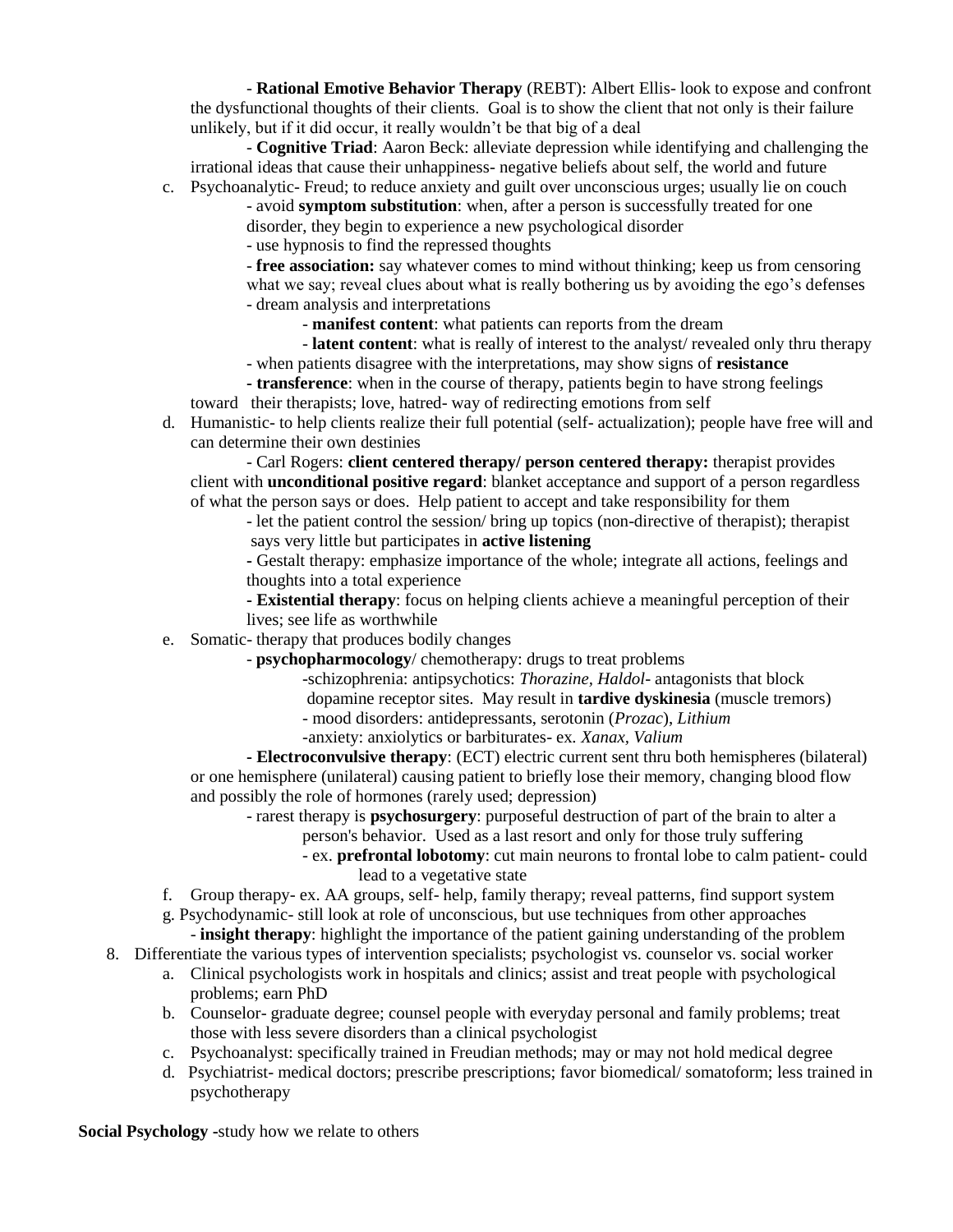- Social Cognition- how we form attitudes/ think about others and ourselves; as we go through our daily

lives, we are constantly gathering data and making predictions about what will happen next so we know how to act 1. What are attitudes?

- a. Beliefs and feeling about objects, people and events that lead people to behave in certain ways - are evaluative: our feelings are positive or negative
- 2. How do attitudes develop?
	- a. Through experience and learning through conditioning, observations, cognitive evaluation and the formation of cognitive anchors
	- b. **mere exposure effect:** the more one is exposed to something the more they will come to like it - we are attracted to the famous, experts, physically attractive
- 3. What is the relationship between attitudes and behavior?
	- a. **cognitive dissonance theory**: based on the idea that people are motivated to have consistent attitudes and behaviors. When they do not, they experience unpleasant mental tension (dissonance)
		- Ex. A person believes that lying is wrong and may feel so guilty and uncomfortable about telling the lie that they may come to believe that the lie is true

# 4. What are **compliance strategies?**

- a. How to get others to comply with our wishes
	- i. Foot in the door phenomenon- get someone to agree to a small request, then ask for a bigger favor
	- ii.Door in face phenomenon- if they refuse a big request, will be more likely to complete a much smaller favor
	- iii. Norms of reciprocity- do something nice for me, I'll return the favor
- 5. Describe elements of the Attribution Theory
	- a. Explain how people determine the cause of what they observe
		- i. Can be based on a person, situation; stable or unstable
		- ii. attributions of people are based on:
			- -**consistency**: how similarly the person acts in similar situations over time
			- -**distinctiveness**: how similar this situation is to other situations we have watched
			- -**consensus**: consider how others in the same situation have responded
		- ii.**Self- fulfilling prophecy** preconceived ideas/ expectations about others before we even meet them; can also apply to yourself

#### 6. Define **fundamental attribution error**

- a. The tendency to overestimate the effect of dispositional causes for another person's behavior and to underestimate the effects of situational causes
- b. fundamental because so widespread
	- i. Less likely in collectivist than in individualist cultures
- c. **false- consensus effect**: the tendency for people to overestimate the # of people agreeing w/ them
- d. **self- serving bias**: tendency to take more credit for good outcomes than for bad ones; serve

yourself by making you look as good as possible

- 7. Explain the difference between stereotype, prejudice and discrimination
	- a. **Stereotype**: positive or negative ideas we have about people in a specific group
	- b. **Prejudice** undeserved, usually negative, attitude toward a group of people

Exaggerated differences between oneself and others

- a.  $\text{``us''} = \text{in group}$   $\text{``them''} = \text{outgroup}$
- b. **ingroup bias**: our tendency to favor our own group

**Scapegoat theory**: the theory that prejudice offers an outlet for anger by providing someone to blame

**Just world phenomenon**: the tendency of people to believe the world is just and that people therefore get what they deserve and deserve what they get

- 1. "blame the victim"
- 2. hindsight bias
- c. **Discrimination** unfair treatment of people because they are members of a particular group (action)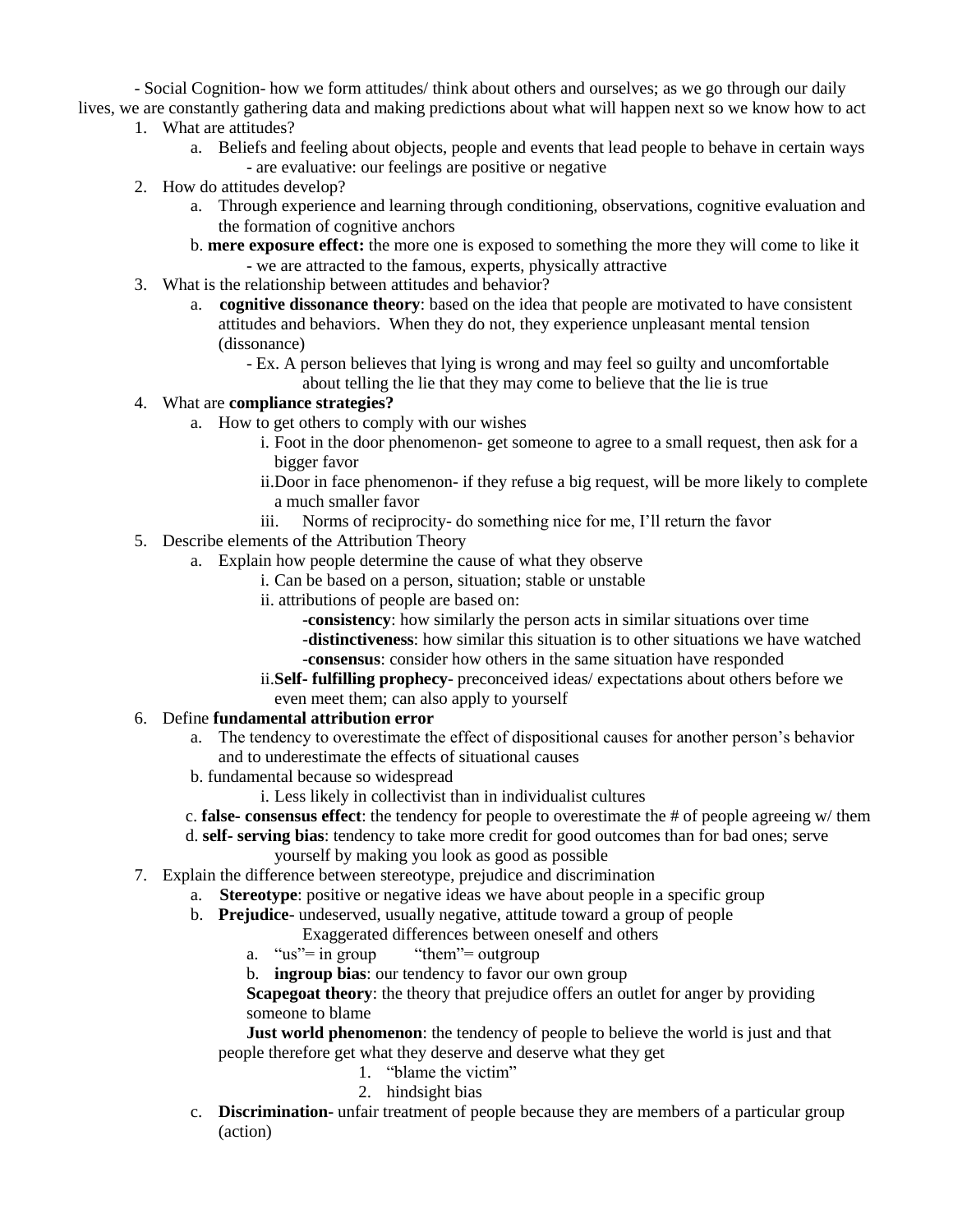- 8. Identify several causes of prejudice
	- a. Exaggerated differences between oneself and others
	- b. Assume others as inferior because they are of a different status
	- c. Learning through observation and reinforcement
- 9. Identify three ways people can help reduce prejudice in their communities
	- a. **contact theory**: contact between hostile groups will reduce animosity
		- reach a **superordinate** goal: goal that benefits all members of the group
	- b. Setting an example of tolerance for others
	- c. Working toward common goals in groups of people with mixed racial, gender or ethnic backgrounds
- 10. How does physical attractiveness influence one's choice of friendship and partners?
	- a. People tend to choose as friends and partners people who are about as attractive as they find themselves
- 11. Why are most people attracted to people who are similar to themselves?
	- a. They are the people with whom they are most likely to have frequent contact with
	- b. Similar backgrounds may lead to similar attitudes (reciprocal liking)
- o romantic love- Elaine Hatfield
	- o **passionate love**: an aroused state of intense positive absorption in another, usually present at the beginning of a lave relationship
	- o **companionate love**: the deep affectionate attachment we feel for those with whom our lives are intertwined
	- 12. Describe antisocial and prosocial behaviors
		- a. Antisocial/aggressive behaviors are usually hostile
			- i. **Frustration-aggression hypothesis**: the feeling of frustration makes aggression more likely
			- ii.Ex. Bandura's Bobo Doll Study
		- b. Prosocial behaviors make us more likely to help others
			- i. ex. bystander intervention: likelihood of helping someone else who is in trouble
	- 13. Discuss the impact of society on individual behaviors
		- a. **Social facilitation:** the presence of others improves our task performance
		- b. **social impairment:** being watched by others hurts our performance
		- c. **conformity:** tendency of people to go along with the views or actions of others
	- 14. What factors influence people to conform to social norms?
		- a. Presence of a collectivistic culture
		- b. Need to be liked and accepted by others
		- c. Unanimity of opinion in a group of up to eight members
	- 15. What proof is available to show that people tend to conform to others?
		- a. Asch's studies- participants along with a group of others were asked to state their opinion about a known fact.
		- b. The experiment was "rigged" in that the other group members all gave the same wrong answer part of the time
		- c. A significant proportion of participant went along with the group's opinion even when they knew it was wrong
		- d. **normative social influence**: influence resulting from a person's desire to gain approval or avoid disapproval
		- e. **informational social influence**: influence resulting from one's willingness to accept others' opinions about reality
	- 16. What did Milgram's studies reveal about obedience to authority?
		- a. Revealed that a number of people would obey orders from authority figures, even if the orders conflict with their own attitudes
		- b. Raised many ethical issues
	- 17. What are some of the reasons that explain why people tend to obey the orders of those in authority?
		- a. Socialization
		- b. Foot in the door effect